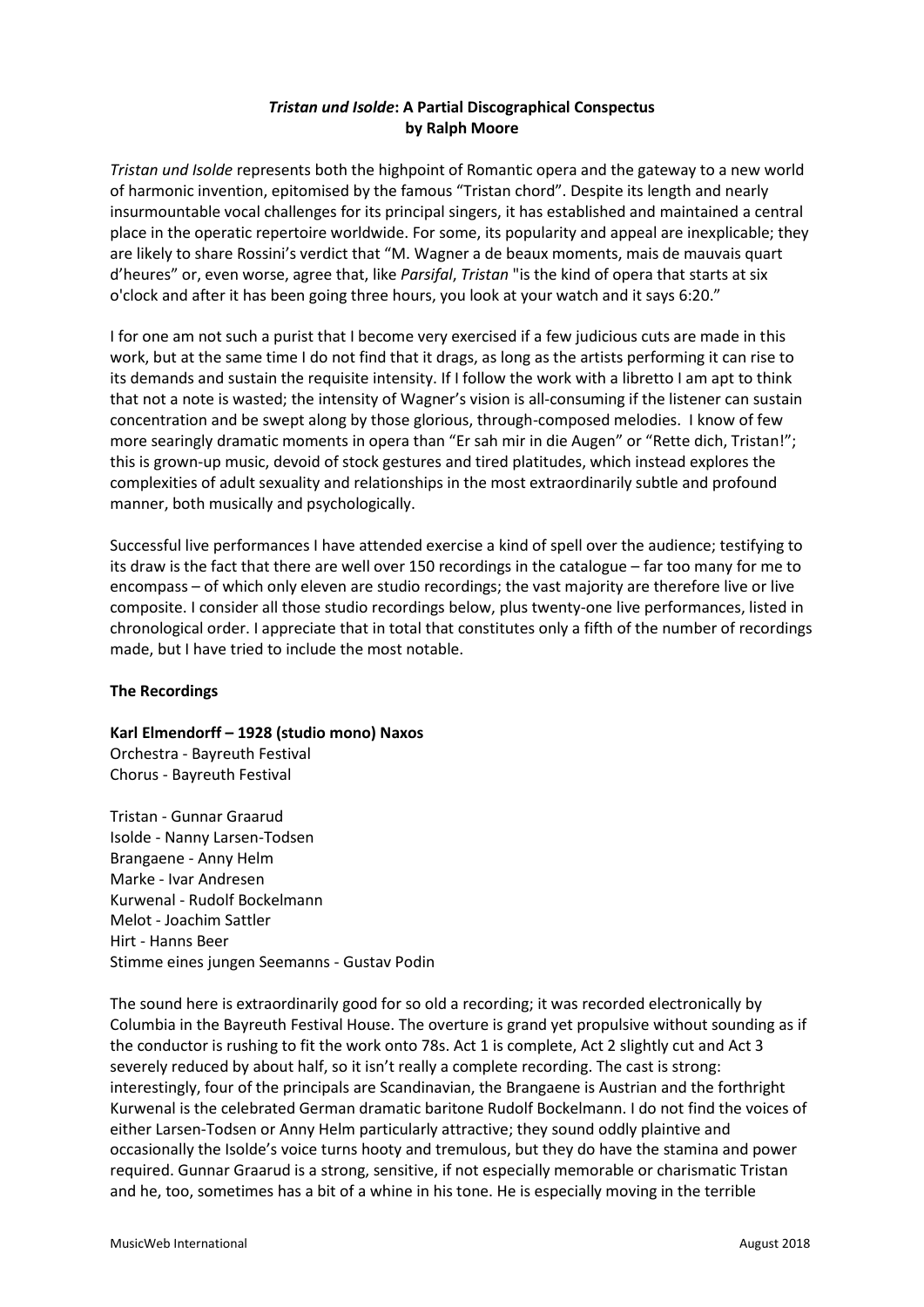dénouement of Act 2. Ivar Andresen is superb as King Marke, cavernous and anguished; Joachim Saettler a weak Melot.

Elmendorff handles key moments such as the recognition scene at the close of Act 1 with really telling phrasing; rubato and pauses are used very effectively and the orchestral is very fine. I love the drive of the opening of Act 2 – very similar to Böhm.

As compensation for the evisceration of Act 3, Naxos append a more complete version made by Columbia less than a year before in two different sites, Berlin and London, with two orchestras (the London Symphony and the Berlin State Opera). Göta Ljungberg is an admirable Isolde and Walter Widdop is a fine Tristan.

This cannot be a prime recommendation for obvious reasons but will act as a supplement for anyone tolerant of historical recordings.

## **Fritz Reiner – 1936 (live mono) Naxos**

Orchestra - London Philharmonic Orchestra Chorus - Covent Garden

Tristan - Lauritz Melchior Isolde - Kirsten Flagstad Brangaene - Sabine Kalter Marke - Emanuel List Kurwenal - Herbert Janssen Melot - Frank Sale Hirt - Octave Dua Steuerman - Leslie Horsman Stimme eines jungen Seemanns - Roy Devereux

This is the Covent Garden performance which became confused with Beecham's from the following year and was issued as an unwitting hybrid by EMI (see the next review, below). Inevitably it is not so different artistically or technically, being performed and recorded by nearly the same teams in the same location but obviously with different conductors. However, it presents certain advantages, in that it is an unadulterated performance with the same performers throughout as opposed to being an amalgam and furthermore Naxos' remastering is audibly often somewhat better than the patchwork recordings of Beecham's performances. Even the standard of singing is arguably better here; for example, Flagstad sings a better "Liebestod", hitting the top G square on without the scooping we hear a year later. As in her recording under Bodansky, her "Er sah mir in die Augen" is simply exquisite. She is in freshest voice, singing with laser-like intensity and her co-singers are scarcely less impressive: Kalter's mezzo is so rich and flexible, Melchior is the conflicted hero incarnate, Janssen is the perfect Tristan puppy-dog and List is a magnificent, infinitely grave and sad Marke.

Both Reiner and Beecham were great Wagner conductors but there is a massive certainty to Reiner's conducting and he is in no sense inferior to Beecham. The orchestral prelude to Tristan's first tentative approach to Isolde on board ship is played with the just the right nervous foreboding, for example, and the fear in Melchior's voice is palpable; he was a fine actor as well as possessing the greatest Wagner tenor ever to grace the stage. The usual cuts are made, standard in the era, but that is a small price to pay to be able to hear the best ever singing, superior to anything since. The voices are simply stunning and we are fortunate to have so clear a record of a bygone age.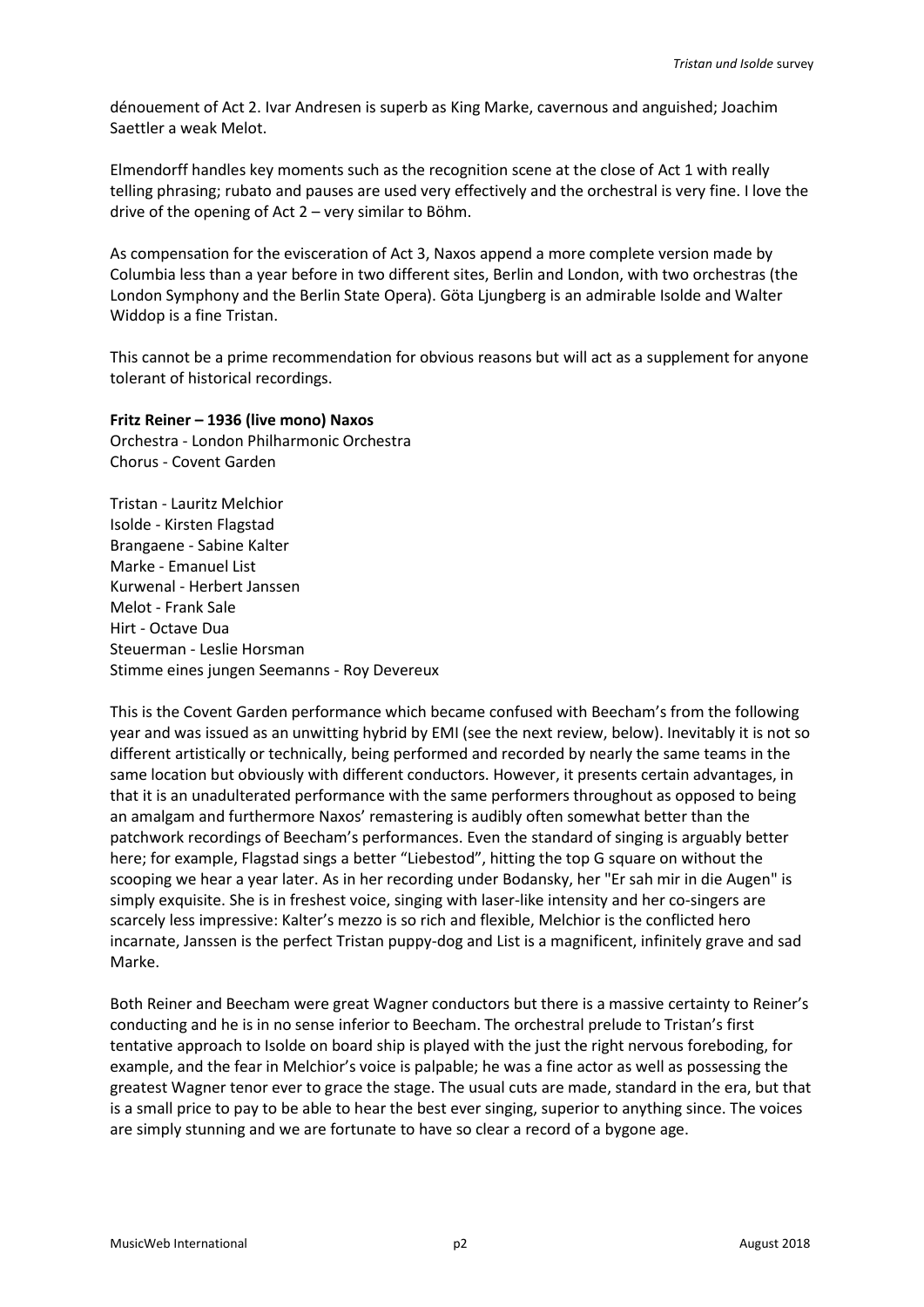### **Thomas Beecham – 1937/Fritz Reiner – 1936 (live composite, mono) EMI**

Orchestra - London Philharmonic Orchestra Chorus - Covent Garden

Tristan - Lauritz Melchior Isolde - Kirsten Flagstad Brangaene - Sabine Kalter / Margarete Klose Marke - Emanuel List / Sven Nilsson Kurwenal - Herbert Janssen Melot - Booth Hitchin Hirt - Octave Dua Steuerman - Leslie Horsman Stimme eines jungen Seemanns - Parry Jones

A mislabelling resulted in EMI sound engineer Keith Hardwick re-mastering and issuing this set in 1991 under the impression that it was all the performance of 18 June 1937 conducted by Beecham, whereas in fact it is an amalgam of that, another Beecham performance and another Covent Garden performance from the previous year, conducted not by Beecham but Fritz Reiner. Thus Act 1 and the second part of Act III is under Reiner and Act 2 and the first twenty minutes of Act III under Beecham. (Proof that the overture and probably all off Act 1 is conducted by Reiner and not Beecham resides in the fact that just before the prelude concludes at around 10'30" you can hear a singer – probably Kalter – very audibly warming up.) Furthermore, even the sections definitely conducted by Beecham are from two separate evenings, the  $18<sup>th</sup>$  and the  $22<sup>nd</sup>$  June, with Klose and Janssen on the former, and Karin Branzell and Paul Schöffler on the latter – a keen ear for voices will pick this up. I'm not sure that this matters too much, in that we have here a convincing and integrated-sounding performance made up from good live recordings featuring three great singers in Flagstad, Melchior and Herbert Janssen. Brangaene is shared between Sabine Kalter in Act I and Margarete Klose in Act II, King Mark is divided between distinguished basses Emmanuel List in Act II and Sven Nilsson in Act III. It may well be that the buyer needs to be alerted to this fact but it is surely still a great listening experience and a worthy record of how *Tristan* was performed in London for two years running in the mid-thirties. Anyone who wants either or both of the complete Reiner or Beecham versions may now buy them on other labels such as Naxos and Immortal Performances (Beecham); meanwhile, this still preserves great artists in good sound for the 1930s.

Despite it being a bit muddy and intermittently slightly crackly, we are permitted to hear both Flagstad and Melchior in their magisterial prime; she is certainly in easier voice than under Furtwängler, rising nobly too the high notes which gave her trouble by 1952 and soaring easily over the orchestra; he is heroic and impassioned, sounding rather heftier and more baritonal than the subtle Janssen as Kurwenal.

I have no complaints about Reiner's handling of the score; he seems completely at home with its ebb and flow and the climax to Act I packs the requisite punch. Beecham is alive to every nuance of the Love Duet, bringing a fervent urgency to the lovers' embrace.

The limited sound means that this will not be anyone's first recommendation for a recording but it is a worthy and fascinating supplement if you want to hear the indisputably greatest exponents of the two eponymous roles. However, the integral Reiner recording is a marginally better option and sonically superior to Leinsdorf in 1941, too.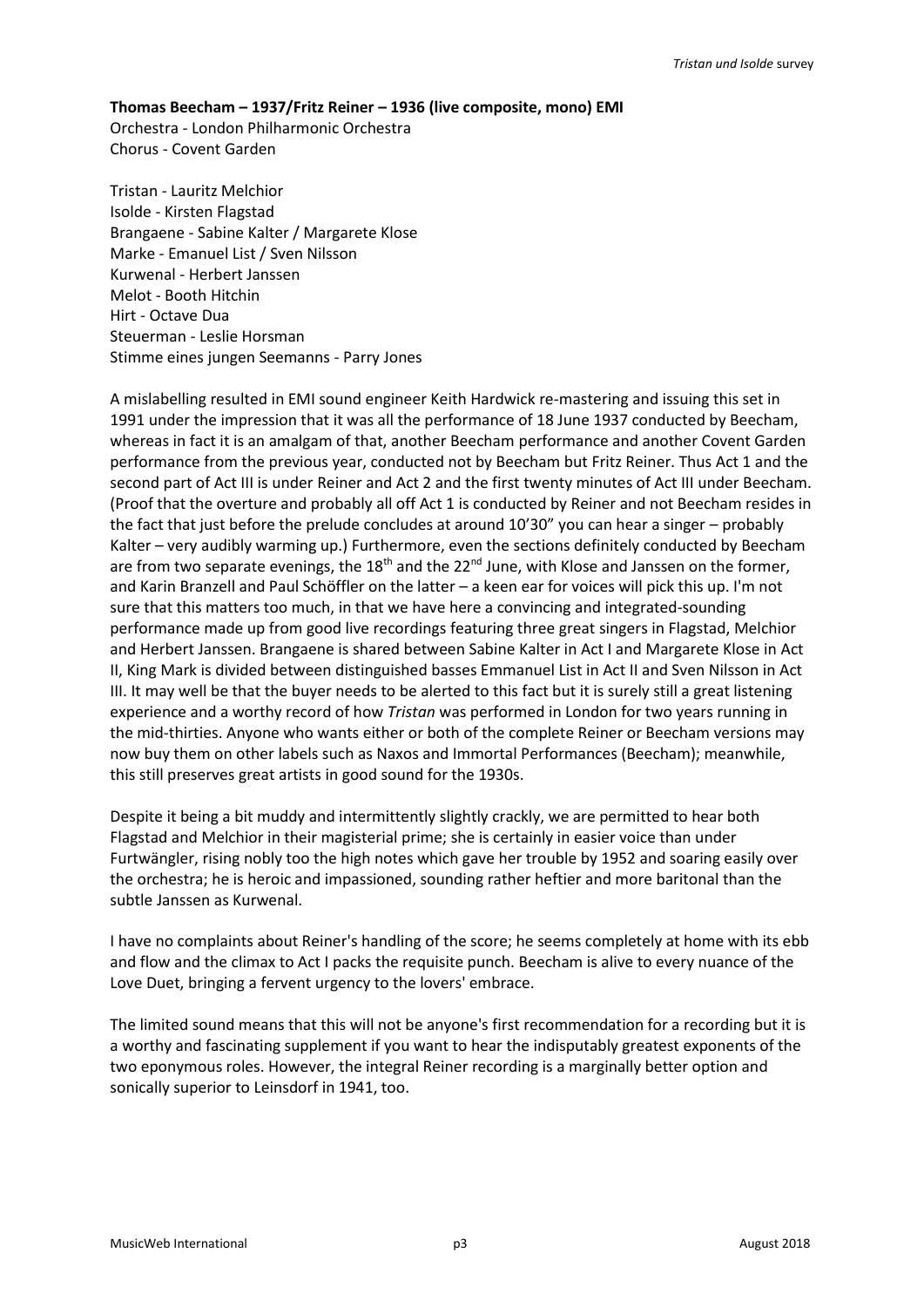#### **Artur Bodanzky – 1937 (live mono) Walhall**

Orchestra - Metropolitan Opera Chorus - Metropolitan Opera

Tristan - Lauritz Melchior Isolde - Kirsten Flagstad Brangaene - Kerstin Thorborg Marke - Ludwig Hofmann Kurwenal - Julius Huehn Melot - Arnold Gabor Hirt - Hans Clemens Steuerman - James Wolfe Stimme eines jungen Seemanns - Karl Laufkötter

There must be many *Tristan* lovers like me who have never been able to recognise the perfection others claim to hear in the classic 1952 Furtwängler studio recording for all that it is an absorbing monument to his and Flagstad's talents. Her voice there is distinctly matronly and she has less of the brilliance, clarity and soaring ease of production that she exhibits here in her absolute prime at the Met in 1937, despite the majesty and amplitude of tone she continued to command late in her career.

You can hear the same pairing of Flagstad and Melchior in the EMI Covent Garden recording from the same year but it's not a unity, being a hybrid, combining live performances by Beecham and Reiner with different casts. Nor is the sound for EMI as consistent as it is here. This will never be an audiophile paradise but it's listenable with a will and one must be grateful for how well the voices of the two greatest Wagner singers ever emerge through the crackle and fizz. Let's take a key moment mostly flubbed by modern Isoldes in recent state-of-the-art recordings: Flagstad's "Er sah mir in die Augen" is simply sublime in its wistful, rapt steadiness; nobody can approach her effulgence of voice. This is a young woman in the grip of conflicting passions too great for her heart to contain, passions conveyed in the vibrant voice of a goddess. The top notes are effortless; Flagstad's voice floats over the auditorium into the ether. The Liebestod is sublime, the final "höchste Lust" on a perfectly poised G.

Melchior is a phenomenon of virile tenor stamina, tender and heroic, desperate and ecstatic - again, no-one approaches him, not even the next-greatest Tristans such as Ramon Vinay or Jon Vickers. The supporting cast is really very good, a tremolo-ridden Young Sailor notwithstanding; none apart from the known quantity of Thorborg's sweet and powerful Brangaene is especially celebrated but they are very fine. Ludwig Hoffmann doesn't really have the big, black bass ideal for Mark but he has a lovely, steady voice and is a fine vocal actor.

Bodanzky's conducting strikes me as simply ideally paced; he is I think under-rated and that his mastery here is no fluke is confirmed by other Wagnerian triumphs such as his *Siegfried* from the same year, again with Flagstad and Melchior - what a season!

There are the customary cuts and the sound is limited but if you can tolerate its limitations, this is a set which demands to be heard if you are to claim that you know what Wagner had in mind when he penned these near-impossible roles for superhuman voices. It's nice to have the ecstatic applause and closing announcement by Milton Cross, too, even if it does – unforgivably - cut across the final notes.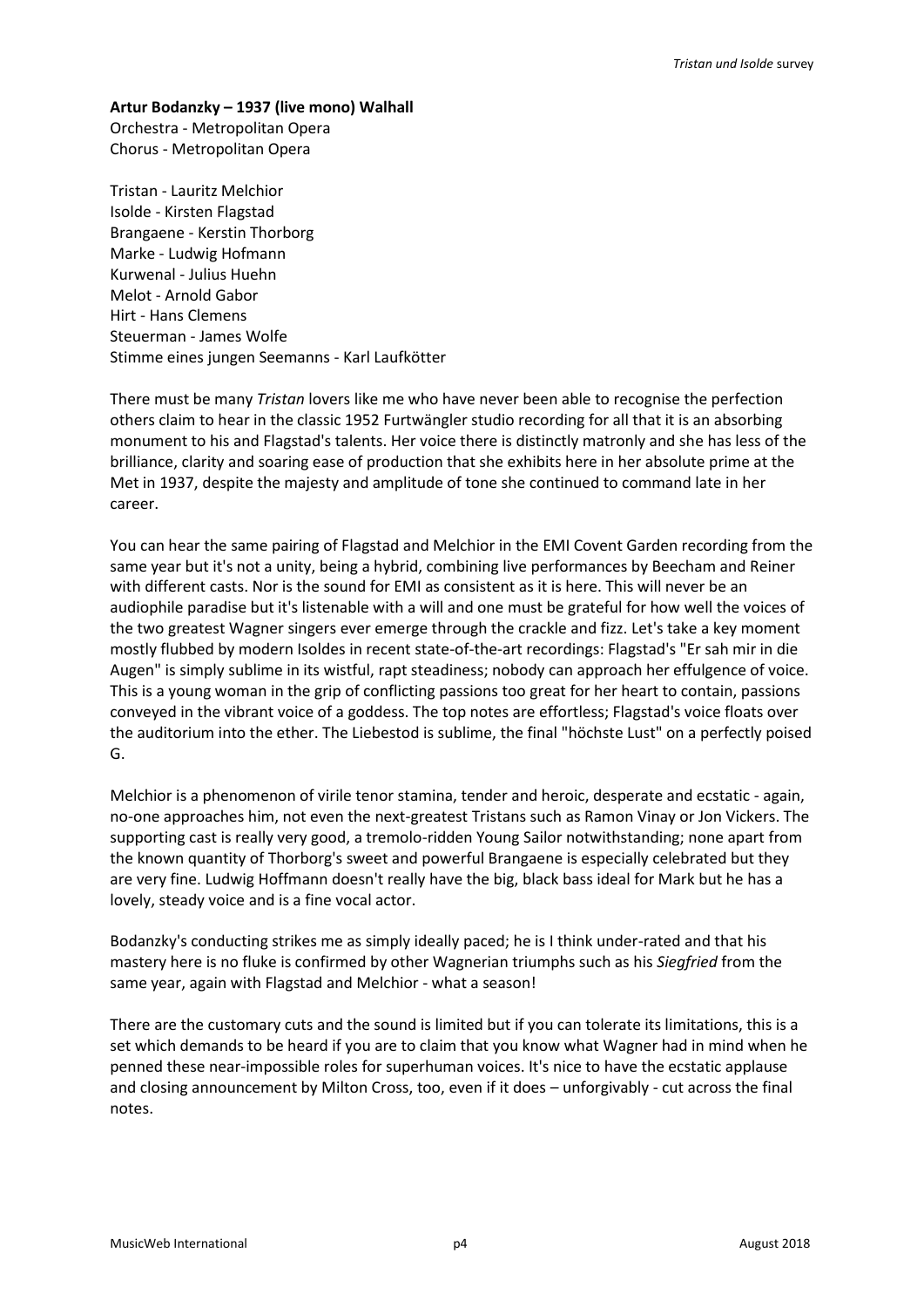### **Erich Leinsdorf – 1941 (live mono) Walhall**

Orchestra - Metropolitan Opera Chorus - Metropolitan Opera

Tristan - Lauritz Melchior Isolde - Kirsten Flagstad Brangaene - Kerstin Thorborg Marke - Alexander Kipnis Kurwenal - Julius Huehn Melot - Emery Darcy Hirt - Karl Laufkötter Steuerman - John Gurney Stimme eines jungen Seemanns - Emery Darcy

What an array of majestic voices here; Flagstad in particular is huge and commanding. Melchior, too, has a power and intensity unmatched by any other Tristan but makes a point, as he always did when singing this role, of sounding tired and strained in his Act 3 delirium; it is not vocal fatigue but acting, as his voice rings out later, for example, on the first sighting of Isolde's ship.

Unfortunately, the listener must throughout put up with some intermittent noises on the original discs which sound like metallic twittering, chains rattling and spade-work! Sometimes, too, both the distortion of in concerted passages and the poor balance means that solo voices, no matter how large, are subsumed into the orchestral blare - but that is passing.

Leinsdorf never hangs about and extracts the maximum drama from proceedings; fortunately, neither Flagstad nor Melchior has any trouble keeping up with him. Passages such as the build-up to the extinguishing of the lights as the signal to Tristan in the beginning of Act 2 are breathless and thrilling. The sheer size of Flagstad's voice does not prevent her from singing quietly when needs be and Leinsdorf knows when and how to give the music more breathing space without sacrificing tension: a prime example is the orchestral narrative when they drink the potion, which retains breadth and nobility and is still riveting.

Kerstin Thorborg's response here is thrilling and in general she presents acts as a fine foil to Flagstad's gleaming Isolde, her voice big, warm and dark. Julius Huehn gives us a bluff, straightforward Kurwenal, satisfactory, if of no great distinction. The Melot is excellent and Kipnis' Marke is superlative: enormous and agonised, intensely beautiful of tone and deeply tragic. Melchior responds to Kipnis' intensity with such poignancy in his delivery of words such as, "Wohin nun Tristan scheidet, willst du, Isold', ihm folgen?".

Despite his urgency in the previous Acts, Leinsdorf sustains an essentially lyrical approach in Act 3, then the protracted dénouement is very powerful What a pity, then, that applause breaks the spell before the final chords have finished sounding and that the sound itself is so tinny and flawed – yet this remains a record of some of the greatest singing ever heard.

## **Erich Leinsdorf – 1943 (live mono) Naxos**

Orchestra - Metropolitan Opera Chorus - Metropolitan Opera

Tristan - Lauritz Melchior Isolde - Helen Traubel Brangaene - Kerstin Thorborg Marke - Alexander Kipnis Kurwenal - Julius Huehn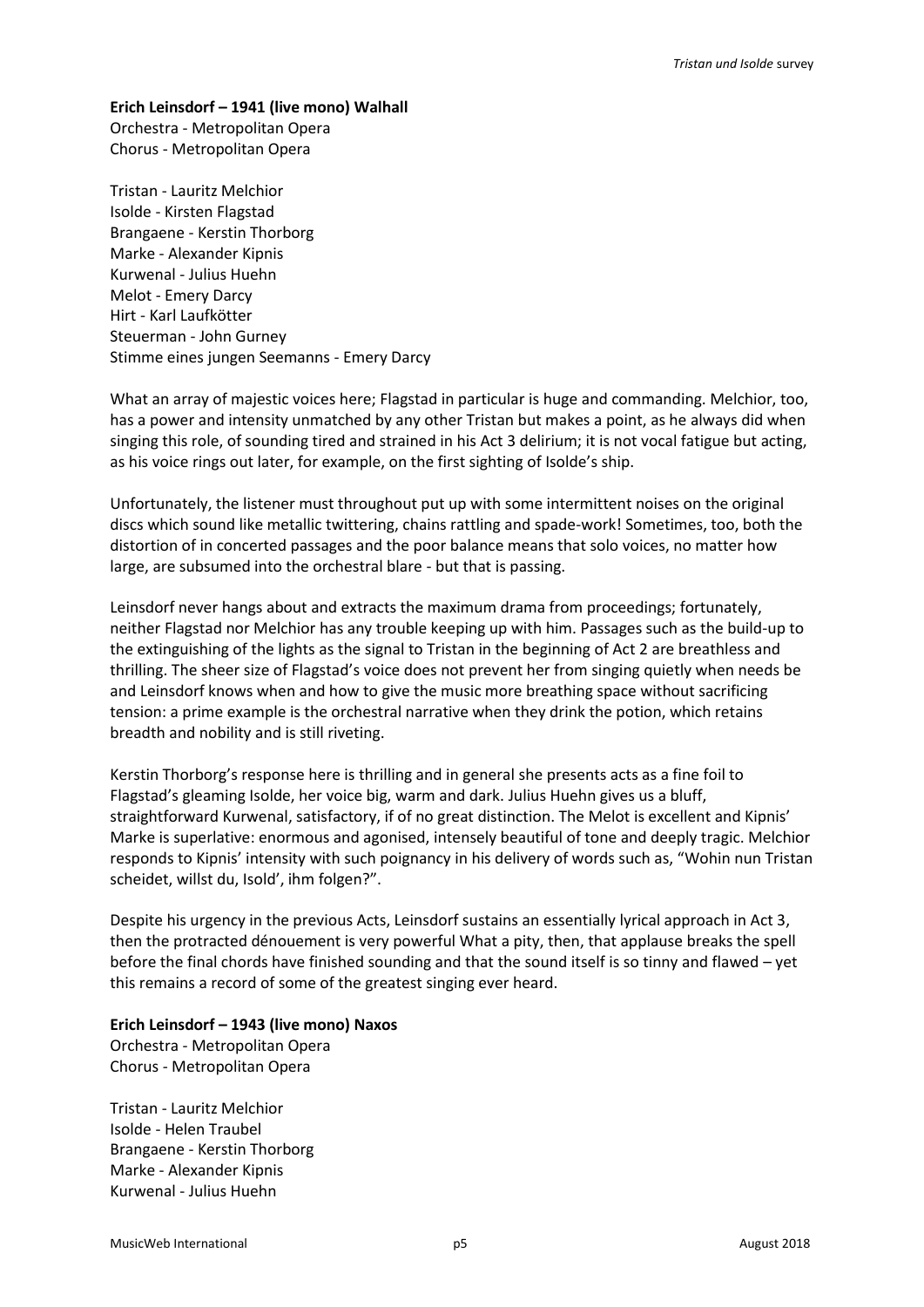Melot - Emery Darcy Hirt - Karl Laufkötter Steuerman - John Gurney Stimme eines jungen Seemanns - John Garris

The sound here is considerably better than Leinsdorf's 1941 performance, having been expertly remastered from superior, original source tapes but of course we hear Helen Traubel instead of Flagstad, as the latter had gone home to be with her husband. Like her Norwegian counterpart, the American Traubel was a real Wagnerian dramatic soprano of great strength and passion, lacking only a high C – omitted here – and also, perhaps, the nuance, pathos and vulnerability of the complete Isolde, which is where Flagstad scores over her. Nonetheless, she has great stamina, nobility and brilliance, Leinsdorf once again demonstrates his surprising pre-eminence as a Wagner conductor, and Melchior, Thorborg, Huehn and Kipnis repeat their superlative assumptions, so this must be a front-runner in the live, mono stakes. I say that Traubel lacks some subtlety, yet she conjures up magic in her delivery of "Er sah mir in die Augen" and I can understand why some might prefer her clean, incisive timbre to Flagstad's - hers is more silver compared with Flagstad's golden sound.

#### **Robert Heger – 1943 (studio mono) Preiser**

Orchestra - Staatskapelle Berlin Chorus - Berliner Staatsoper

Tristan - Max Lorenz Isolde - Paula Buchner Brangaene - Margarete Klose Marke - Ludwig Hofmann Kurwenal - Jaro Prohaska Melot - Eugen Fuchs Hirt - Erich Zimmermann Steuerman - Felix Fleischer(-Janczak) Stimme eines jungen Seemanns - Benno Arnold

I endorse this on the understanding that allowances must be made for the sound of historical recordings of this artistic quality - yet you do not have to be unduly indulgent towards this 1943 studio recording, as it compares very favourably with classic live recordings from the 50's such as those by Karajan and Knappertsbusch. In any case, such is the standard of the singing and playing that the listener is soon lost in that peculiarly intense and archetypal world of Wagner's creation and minor sonic imperfections, such as the occasional drop-out or a little distortion, are tolerable. Unfortunately, there is some damage to the original during the latter part of the love duet in Act 2, but generally this is as good as many a mono recording from ten years later.

Apart from the sound quality, the other immediately noticeable surprise is the absolute rightness of Robert Heger's conducting. In my review of the 1953 live Jochum recording from Bayreuth, I am full of praise for the two principal singers but have reservations about Jochum's sometimes pale and erratic contribution; it is straight away apparent even in the Prelude that Heger has a much better grasp of the requisite ebb and flow of this music. The pace, intensity and sweep I hear in the greatest readings, such as those by Böhm in 1966 or the aforementioned 50's performances, are here in abundance - and the decent balance here between voices and orchestra gives you ample opportunity to savour it.

Both principals have very bright, clean voices blessed with pure top notes and great power. Lorenz can justly be grouped within the select group of the four greatest Tristans, the others being Vinay, Vickers and, of course, Melchior. His diction is the best you will ever hear from a Tristan and his voice, while not exactly beautiful and slightly hard of tone, has a virile ring. He brings a long line and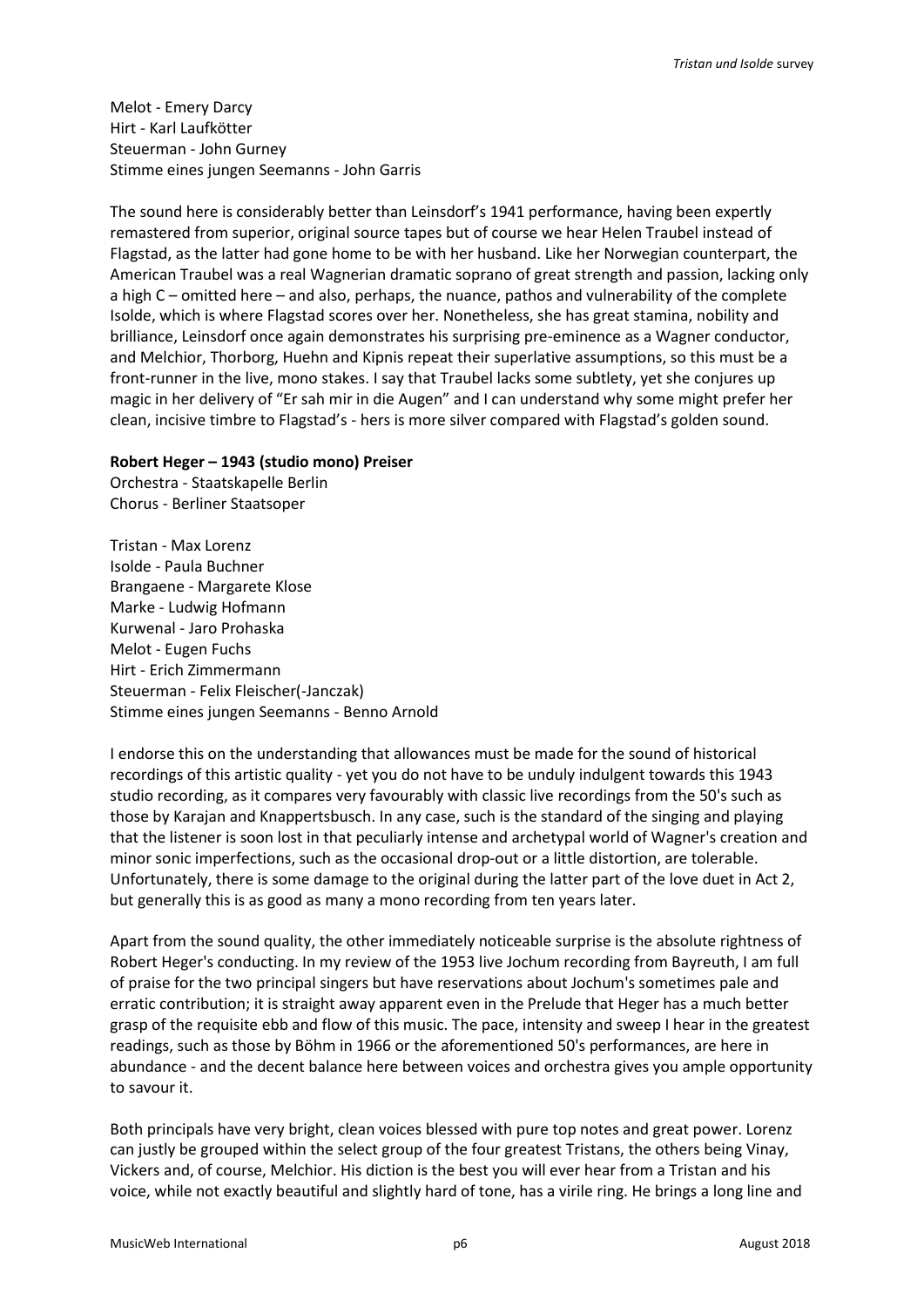a desperate pathos to his visionary narrative of Isolde's approaching ship in Act 3, despite a tendency to sing too loudly. Paula Buchner will not be known to many current collectors yet we would be so grateful to hear such an Isolde today: womanly, intense, clean of attack if not with quite the command of nuance brought to the role by the most celebrated exponents of this most taxing of roles for a dramatic soprano alongside Brünnhilde. Her vibrato can obtrude on occasion; there is the odd wobble, scoop and sour note but by and large she is admirable. Jaro Prohaska delivers a bluff, honest account of Kurwenal; Margaret Klose is similarly forthright and sure of voice, as you would expect from a famous Ortrud. Ludwig Hoffmann's warm, steady, nutty bass gives us a fatherly Marke, touching and detailed in his use of the words with the same pellucid diction typical of singers of the time.

Any lover of *Tristan und Isolde* will want to own this time capsule recording.

#### **Hans Knappertsbusch – 1950 (live mono) Orfeo, Andromeda**

Orchestra - Bayerische Staatsoper Chorus - Bayerische Staatsoper

Tristan - Günther Treptow Isolde - Helena Braun Brangaene - Margarete Klose Marke - Ferdinand Frantz Kurwenal - Paul Schöffler Melot - Albrecht Peter Hirt - Paul Kuen Steuerman - Fritz Richard Bender Stimme eines jungen Seemanns - Fritz Richard Bender

The swirling, fluid phrases of the overture announce that this will be a performance of rare energy - Knappertsbusch introduces a flavour of Tchaikovsky's *Francesca da Rimini* in his free handling of the obsessive, repetitive figure building to the climax which almost threatens to become derailed but instantly suggests the destructive passions that lead inexorably to disaster. This is not speedy but always nervy, biting and intense, no stately concert performance.

The big, fresh voices of the protagonists have more vigour and youth than the more marmoreal Flagstad or the mighty Melchior; Helena Braun's bold soprano in particular burns with an intense, slender flame contrasting nicely with Klose's big, warm mezzo as Brangaene. Paul Schöffler is very fine and warm as Kurwenal. Günther Treptow's tenor is a little throaty and "Germanic" but this must be one of his finest performances, his sterling work in Moralt's *Ring* from the year before notwithstanding; he is firm and strong, riding the orchestra easily without barking. To cap a very fine cast, we have the great Ferdinand Frantz as a sonorous, desperate, very touching King Mark. The sound is clean mono and one soon forgets its limitations, so absorbing are Knappertsbusch's moulding of the orchestral lines and the intensity of his accents.

In short, I agree with late "Gramophone" opera critic Alan Blyth that this is something of a sleeper amongst the extant recordings of *Tristan* and it takes its place amongst my favourites.

#### **Franz Konwitschny – 1950 (studio mono) Walhall, Archipel**

Orchestra - Gewandhausorchester (Leipzig) Chorus - Mitteldeutsche Rundfunkchor (Leipzig)

Tristan - Ludwig Suthaus Isolde - Margarete Bäumer Brangaene - Erna Westenberger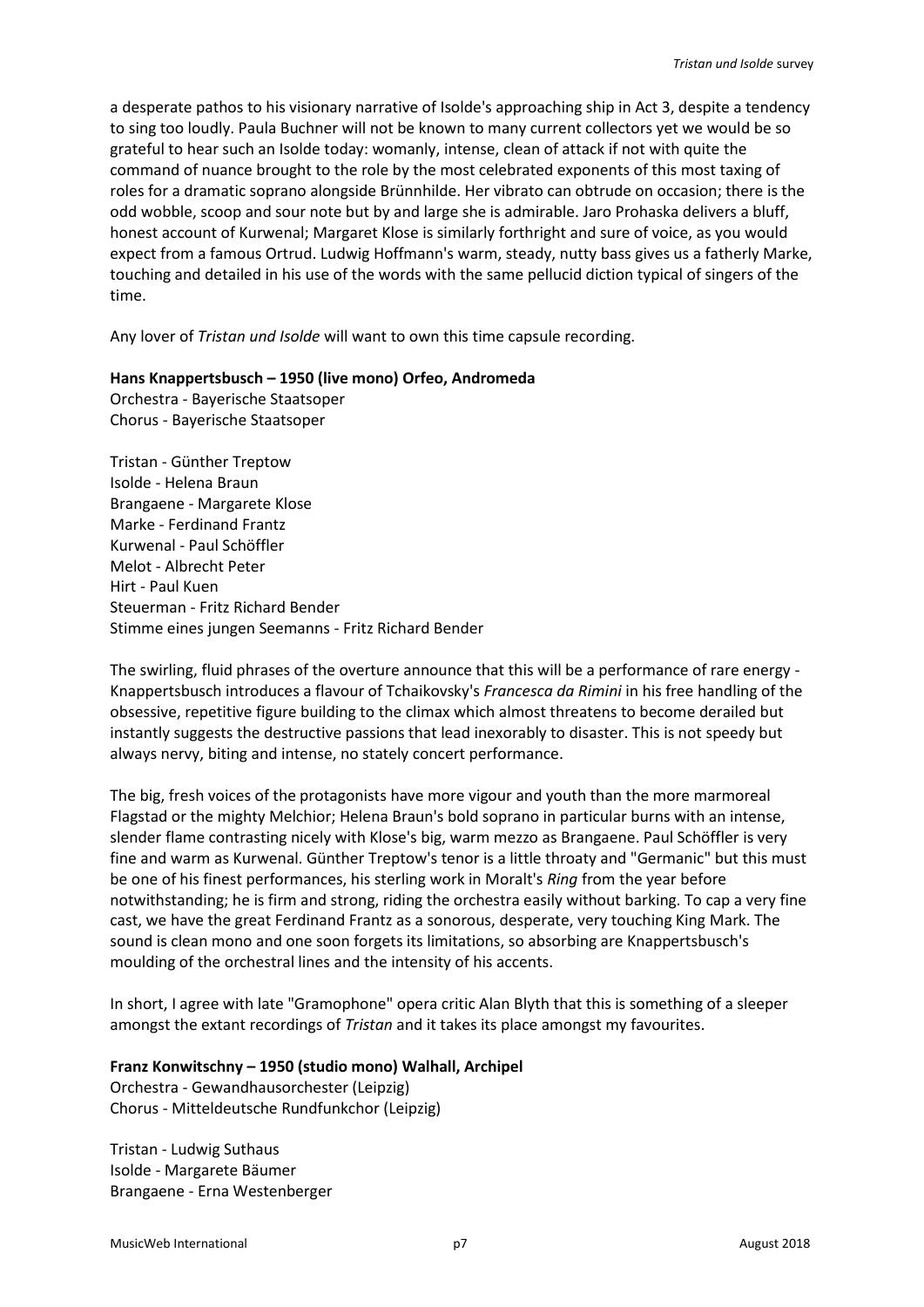Marke - Gottlob Frick Kurwenal - Karl Wolfram Melot - Theodor Horand Hirt - Aloys Kühnert Steuerman - Reinhard Kibel Stimme eines jungen Seemanns - Gert Lutze

This 1950 recording bears natural comparison with a whole clutch of live performances from Germany in the early 50's; it is easily comparable with the excellent Knappertsbusch and Kleiber recordings, both with the Bavarian Staatsoper in 1950 and 1952 respectively, and with Karajan at Bayreuth, also in 1952. The fact that it is a studio recording does not necessarily make it immeasurably superior to those live performances which are all very listenable for their provenance, but obviously it does mean that going off mike is avoided and even if the orchestra and chorus are rather distant, they are at least always present and accurate. My 24-bit Archipel issue is clean and distortion free. We are clearly listening to first-rate voices singing with a first-rate ensemble; I was not previously familiar with any of the singers except the two principals and of course Gottlob Frick but they are all very fine: steady, secure, expressive and clearly utterly at home with the text and the Wagnerian idiom. The Kurwenal might be a bit prosaic but he is a simple, bluff, honest and prosaic man; we may dispense with any sophistication. We may also take for granted the sensitivity and impetus of Konwitschny's conducting and of course he is at the helm of one of the world's great orchestras - so no problem there. As an example of his mastery, take the opening of Act 2, where everything from the distant horns to Isolde's febrile expectation is beautifully paced and balanced. The lovers' meeting is electric and the "telegramme duet" unfolds flawlessly, complete with great top Cs from Bäumer.

Suthaus is in slightly younger, fresher voice than he is for Furtwängler in his famous studio recording, also from 1952, and his baritonal tenor is tireless, if not as alluring as Vinay or as expressive as Treptow, but I like his virile sound. He is superb in "So starben wir" in the Love Duet. My main complaint about the casting is that the powerful Isolde, Margaret Bäumer, has a darker voice than her Brangaene, who is nonetheless a fine singer and one who carries her vocal line with ease in the "warning from the watchtower" passage. Both have a slightly matronly, "old-fashioned" sound, strong, vibrant, with an expressive vibrato - the product of a well-schooled technique that tended to produce very similar sounding voices. Indeed, at times the mistress and maid are indistinguishable in timbre. Bäumer certainly passes my big Isolde test, which is how "Er sah mir in der Augen" is intoned; she uses a piano thread of tone with a neatly controlled vibrato to support the tone - perfect. For good measure, she does the same on "Dies süsse Wortlein – und…".

It is a bonus to have a comparatively young Frick as King Mark in magnificent voice – black as pitch and deeply moving in its terrible beauty.

The final comparison I would make is with the wartime studio recording conducted by the hugely under-rated Robert Heger, starring Max Lorenz and Paula Buchner, which is in sound virtually as good as this one and equally inspired. The *Tristan* devotee with a tolerance for vintage sound is spoilt for choice. (Be aware, however, that this features the then standard cut in the Love Duet.)

PS: Jed Distler in his "Classics Today" review of this recording is disparaging about both the sound quality and the playing of the Leipzig Gewandhausorchester, "notably the dog-eared wind intonation on long, sustained notes and scrawny brass tone elsewhere". I don't hear a problem with either beyond the limitations of a 1950 studio recording; to me they sound like the orchestra we know them to be. He advises, " [a]void Archipel's wretched transfer at all costs." and complains that "Archipel's remastering genius has taken an already mediocre sonic specimen and made it sound worse, by basically removing all tape hiss, treble, high end transients, and overtones. It's like listening to the Preiser in an umpteenth generation, low-fidelity tape dub." Well, that's the issue I have and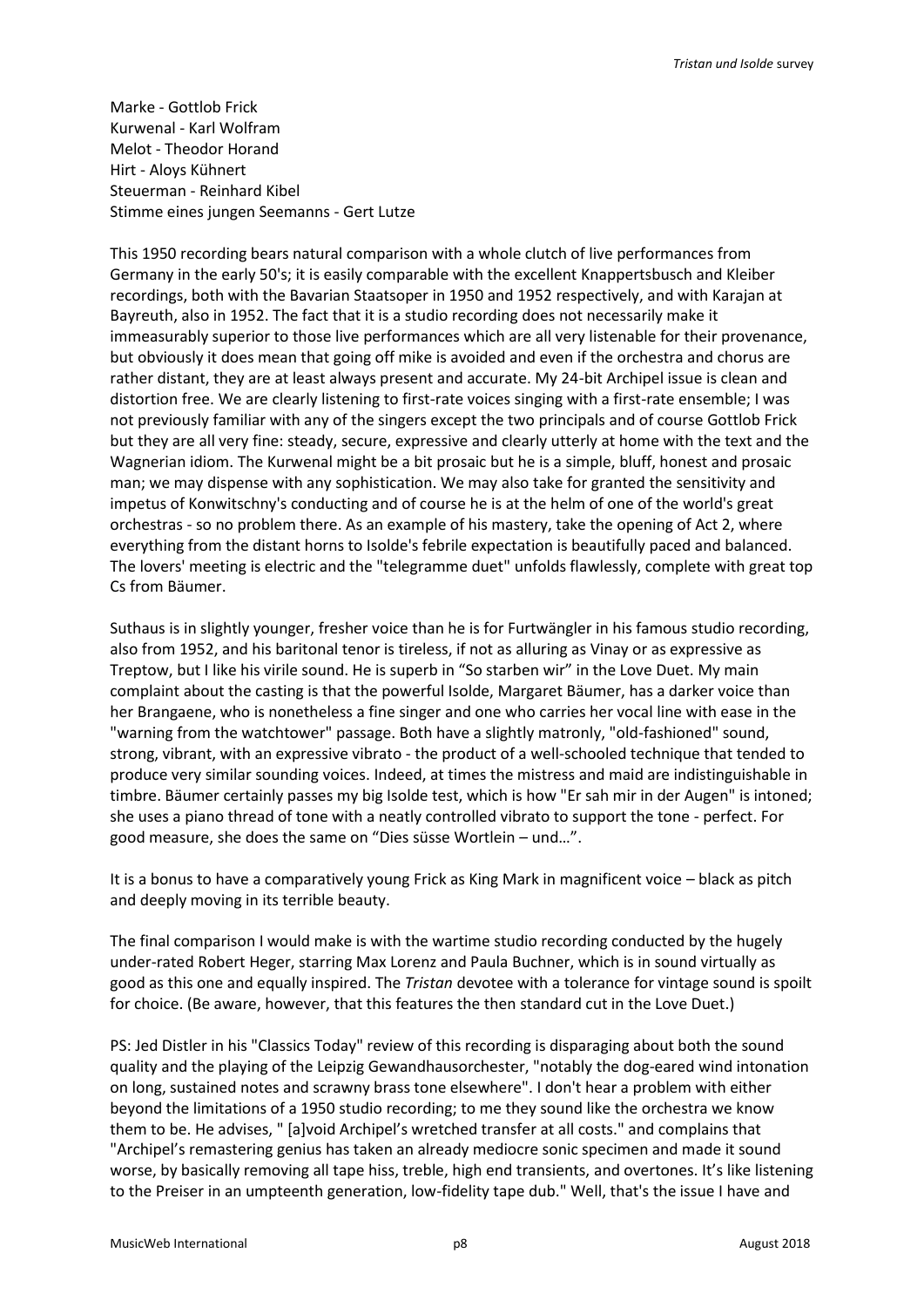while I agree that top frequencies have been removed, I find it much easier to listen without the shrill peakiness and hiss. I think he got out of bed the wrong side that day.

#### **Herbert von Karajan – 1952 (live mono) Orfeo, Membran, Walhall**

Orchestra - Bayreuth Festival Chorus - Bayreuth Festival

Tristan - Ramón Vinay Isolde - Martha Mödl Brangaene - Ira Malaniuk Marke - Ludwig Weber Kurwenal - Hans Hotter Melot - Hermann Uhde Hirt - Gerhard Unger Steuerman - Gerhard Stolze Stimme eines jungen Seemanns - Werner Faulhaber

This is the same 1952 live Bayreuth performance that we have seen in various incarnations on different labels - but much cheaper than most; the new Orfeo label edition is good but three times the price for the same thing and the only competitor pricewise is the inferior Opera d'Oro set. This is a good, clean transfer with minimal distortion in what will never be a sonic extravaganza, but its limitations are well worth enduring in return for an incandescent performance which catches the two great principal singers in top form. There is something peculiarly immediate and vibrant about Mödl's assumption of the role of Isolde which puts the magisterial but bland Flagstad in the shade and even outdoes Nilsson in the famous live Bohm performance. She has a Callas-like manner of getting to the heart of the role by an especially intelligent inflection of the text and affecting use of her lower register combined with some thrilling (if slightly "scooped") top notes. Vinay's baritonal tenor is both heroic and tender; the exchange between the lovers just after their discovery in flagrante by the king is particularly moving. Ludwig Weber is past his best and a bit wobbly, but knows how to wring the heart and Hotter, typically woofy and heavy on the vibrato, nonetheless creates a vivid character in his Kurwenal. Despite the limited sound you can hear how Karajan caresses the music without dragging it out or distorting the pacing of the work; he really is good here, free of the later affectations and mannerisms. Uhde turns in another typically incisive vignette as the vicious, obsessive Melot. Malaniuk is just average as Brangaene but sings strongly and expressively where it counts in her offstage warnings during the great love duet. This recording takes its place alongside my other favourite recordings.

## **Erich Kleiber – 1952 (live mono) Walhall**

Orchestra - Bayerische Staatsoper Chorus - Bayerische Staatsoper

Tristan - Günther Treptow Isolde - Helena Braun Brangaene - Margarete Klose Marke - Ferdinand Frantz Kurwenal - Rudolf Großmann Melot - Albrecht Peter Hirt - Paul Kuen Steuerman - Rudolf Wünzer Stimme eines jungen Seemanns - Richard Holm

Erich Kleiber was an important and very experienced conductor of this opera; two other live recordings in Buenos Aires are extant with artists such as Kirsten Flagstad, Set Svanholm and Max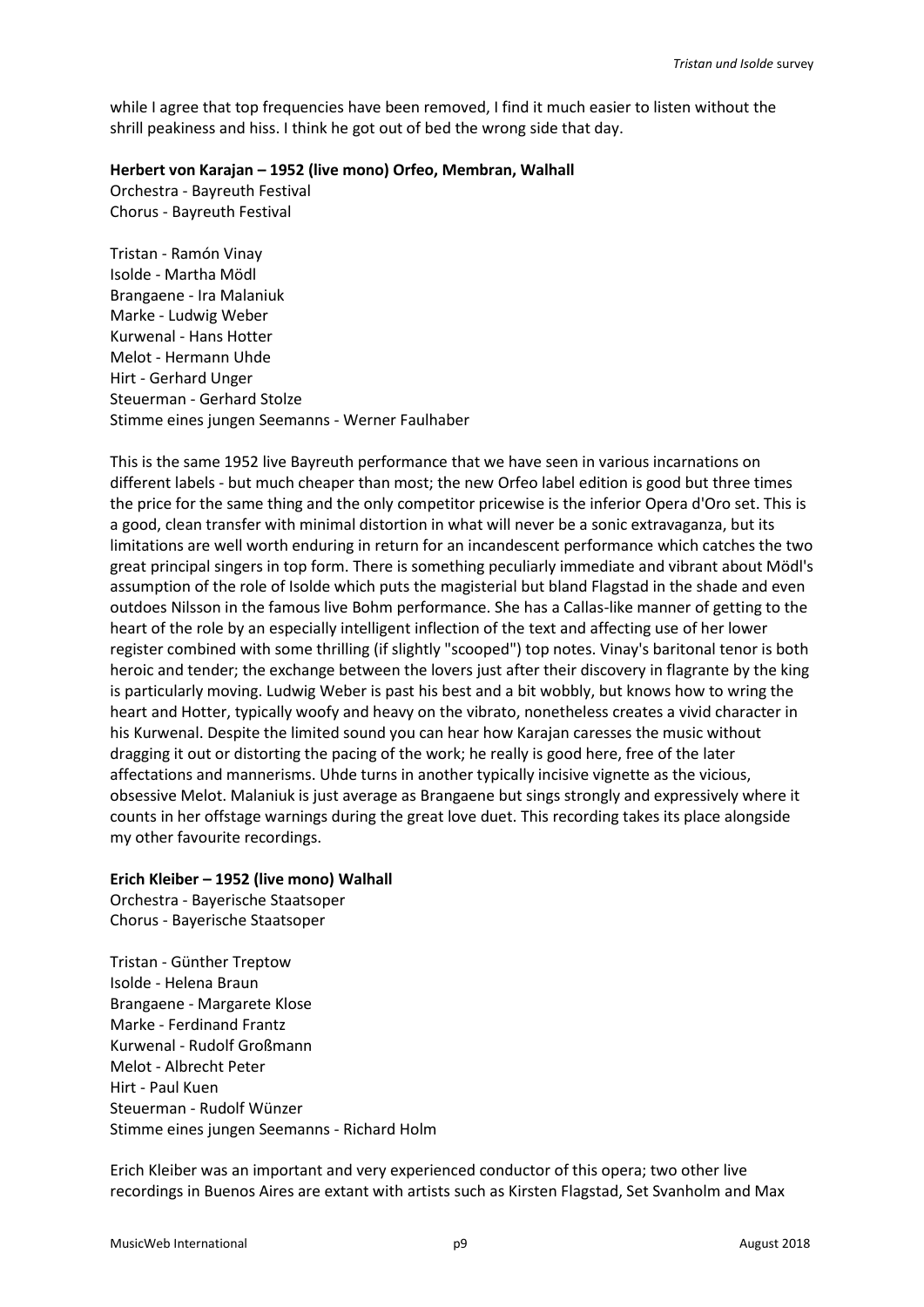Lorenz and as you might expect of the conductor of a famous recording of *Der Rosenkavalier*, the love music of Act II and the ecstatic passages such as the "Liebestod" go especially well, but I miss some of the drive and fire of Karajan in the same year at Bayreuth or, especially, of Hans Knappertsbusch with almost the same cast in the same venue two years earlier in 1950.

As well as bringing more zip to the dramatic points, despite being two years older that Knappertsbusch recording is in rather better, crisper sound, too: clearer and more forward, whereas here it is rather muddy and recessed - although still quite listenable. I would also say that the commanding Helena Braun is in rather better voice for Kna; here, despite still being very good, she is occasionally a little shrill and just a little wobbly in Act II. The other big cast difference is the casting of one Rudolf Grossmann as Kurwenal. I had not previously heard of him and although he is perfectly serviceable he is not as good as Paul Schöffler as Kurwenal, tending to labour and shout a bit in his demanding, declamatory music. Otherwise, the only changes of cast are in the small roles of the Steersman and the Young Sailor, here sung very well by two tenors whereas Kna employs only one, doubling up - and also very good.

There is also more coughing and iffy tuning from the woodwind - especially in the Prelude - for Kleiber. Otherwise, Margarete Klose reproduces her rich, eloquent Brangaene and Braun's husband, Ferdinand Frantz is once again a superlative King Mark: deep, rich, resonant and very expressive in his agony of betrayal. Gunther Treptow is if anything even better for Kleiber; occasionally his voice can lose tonal lustre and turn metallic but he is tireless and very touching in his extended dying scene and his tenor is at its best there: both baritonal and penetrating with a suitably youthful tone, rather than the ageing lover we sometimes have to tolerate. I think he sings the best "dream-vision" - my favourite passage in the whole opera, just before the ship is sighted - on record.

For some impenetrable reason, both Walhall and Myto have inserted a fade-break at the climax of Act I when the effects of the potion oblige the lovers to acknowledge their mutual passion and it concludes at the start of CD2 - really bad timing and surely totally avoidable.

**Wilhelm Furtwängler – 1952 (studio mono/Ambient Stereo) Pristine, Naxos, EMI**

Orchestra - Philharmonia Orchestra Chorus - Covent Garden

Tristan - Ludwig Suthaus Isolde - Kirsten Flagstad Brangaene - Blanche Thebom Marke - Josef Greindl Kurwenal - Dietrich Fischer-Dieskau Melot - Edgar Evans Hirt - Rudolf Schock Steuerman - Rhoderick (Rhydderch) Davies Stimme eines jungen Seemanns - Rudolf Schock

NB: the Pristine Audio restoration is really by far the best way to experience this recording, although the Naxos and EMI remasterings are also commendable. Avoid the others, especially the very flawed Regis botch-job. Papery sound, pre-echo, slight pitch fluctuation, some clicks and whooshes, underlying rumble and patches of distortion - all point to the self-evident truth that this Regis issue is the result of a rushed and none-too-fastidious transfer from LPs as soon as this legendary recording came out of copyright fifty years after its creation in 1952.

This landmark recording – the first by EMI using the new technology of recording tape – nearly didn't happen. Furtwängler was smarting under what he saw as producer Walter Legge's betrayal in giving the *Die Zauberflöte* recording contract to Karajan, while Legge was busy undermining Furtwängler as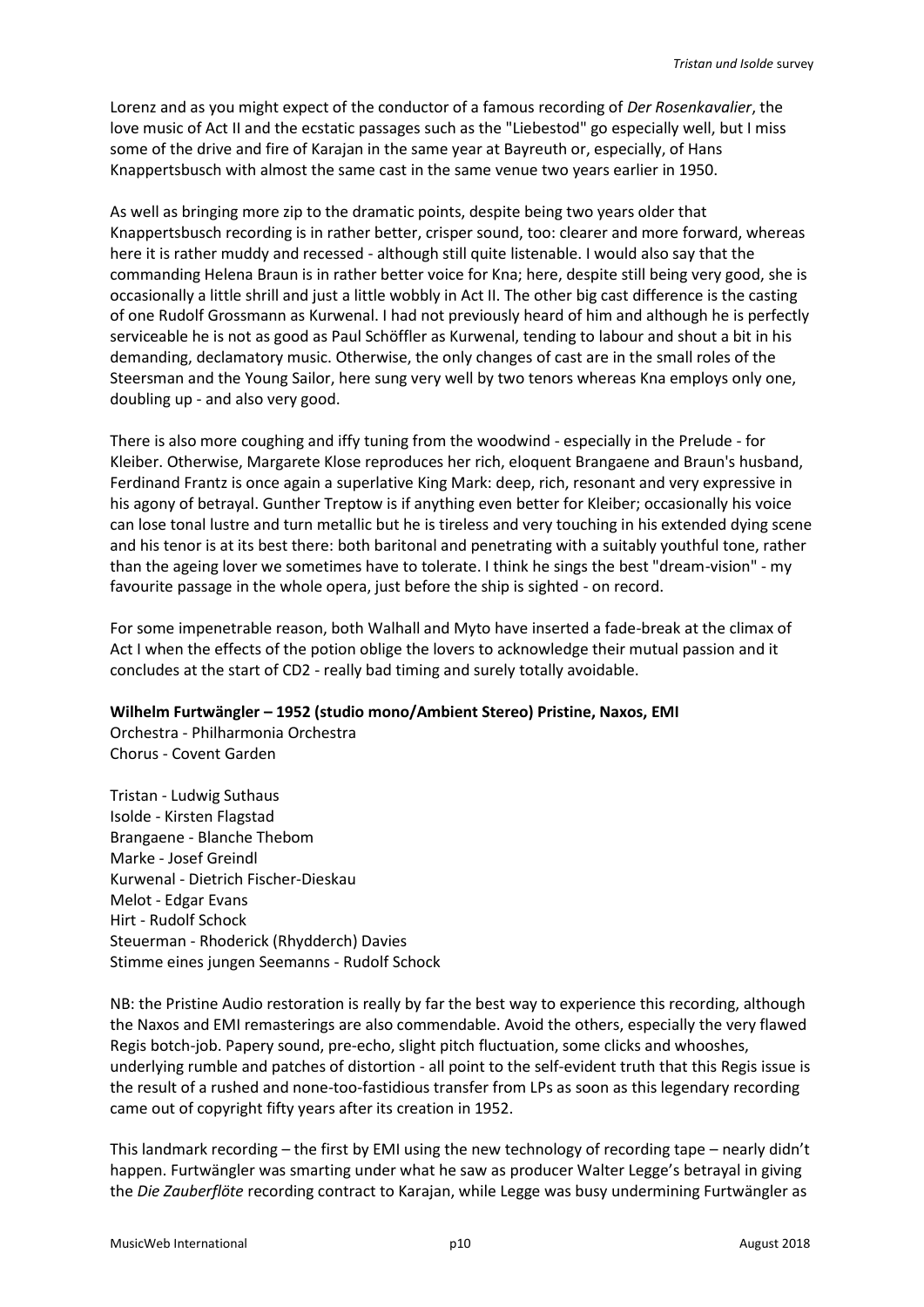yesterday's man in order to promote Karajan as the new face of EMI classical. It had been fifteen years since Furtwängler had first conducted Kirsten Flagstad and fallen in love with her voice. Alongside Frieda Leider, Flagstad was considered the reigning Isolde of the century, but she was now 57 years old and already showing the first signs of poor health. Time was running out to catch her famous interpretation for the first and last time in a studio recording. Her top notes above B-flat had always been insecure and she doubted whether she could reproduce a top C often enough to provide the two required in the Act II "telegramme duet" when the lovers ecstatically greet each other. It was proving difficult to find a suitable and available Brangaene; in the end Flagstad repaid a debt of gratitude to her Swedish friend Blanche Thebom who was thus cast to no-one other than Flagstad's great satisfaction. Flagstad's natural partner, Lauritz Melchior had left the Metropolitan in a huff, having been denied his Silver Anniversary celebration by new General Manager Rudolf Bing, and gone into semi-retirement exile in Hollywood – so who was to be Tristan?

However, all these difficulties were either overcome or circumvented in order to produce a recording which did honour to both the conductor and the producer. Its glory is Furtwängler's unrushed, magisterial conducting, which inexorably and ineluctably propels the drama towards tragedy but as Furtwängler said to Legge, "My name will be remembered for this, but yours should be." In truth, the honours are evenly divided.

There were, after all, despite the difficulties, many advantages which augured well for the success of the enterprise. The Philharmonia Orchestra, formed by Legge in 1945 from the finest British players available was in superb shape and enjoyed an excellent symbiotic relationship with Furtwängler. They clothe Wagner's chromaticism in great swathes of sound as luscious as Legge could make it within the limitations of 1952 mono. The new tape technology allowed the conductor to mould the shape and sustain the momentum in great arcs instead of the four-minute takes demanded by 78s in music with which he was intimately acquainted and of which he had vast experience. From the soaring, yearning sweep of the overture to the ethereal "Liebestod", the conductor's grasp of pulse and flow of this wondrous music is a perfect organic marvel. If you want to hear the conductor and orchestra making great art in harmony, sample the "Sühnetrank" scene where Isolde proffers Tristan the supposedly poisoned goblet, or the delicate "Nachtmusik" as the hunt recedes into the forest prior to Tristan's arrival for the lovers' tryst. Big moments in this recording such as these have always been praised but listening to them again in the revealing, detailed sound provided by these newly remastered Pristine discs, reminded me how skilfully Furtwängler does other things so well, too; for example, how he crafts and sculpts the conversations between Isolde and Brangaene and Isolde and Tristan in Act I. The whole drama pants and breathes just as Tristan alternately raves and philosophises in his febrile delirium.

It is probably heresy to say it but Flagstad does sometimes sound too old and matronly - although she was still in huge, rich voice there is much compensation in the power and amplitude of her tone, which usually rides the orchestra despite being set further back in the recording picture (presumably to prevent microphone shatter). Legge's new wife, Elisabeth Schwarzkopf was engaged to sing the two brief high Cs which were seamlessly spliced in such that no-one could tell – and only pedants care today. Listen to the rage and scorn of Flagstad's voice as she sings the words "Zerschlag es dies trotzige Schiff" and "Er schwur mit tausend Eide".

Thebom was neither the first nor second choice as Brangaene but Furtwängler loved her and she is a good foil to Flagstad, certainly not letting the side down, even if the voice lacks body in the "watchtower music". Ludwig Suthaus gave the performance of his life as Tristan, his baritonal sound first suggesting virility and heroism, then in Act III collapsing into the agony of almost bestial incomprehension. A 27-year-old Fischer-Dieskau is far less gritty of voice and mannered in delivery than he was to become, giving a subtle, yet virile and convincing portrayal of Kurwenal as a noble, bewildered soul, loyal to the point of naivety. Rudolf Schock sings mellifluously as both the Seaman and the Shepherd, while veteran Bayreuth regular Josef Greindl delivered a cavernous, slightly nasal,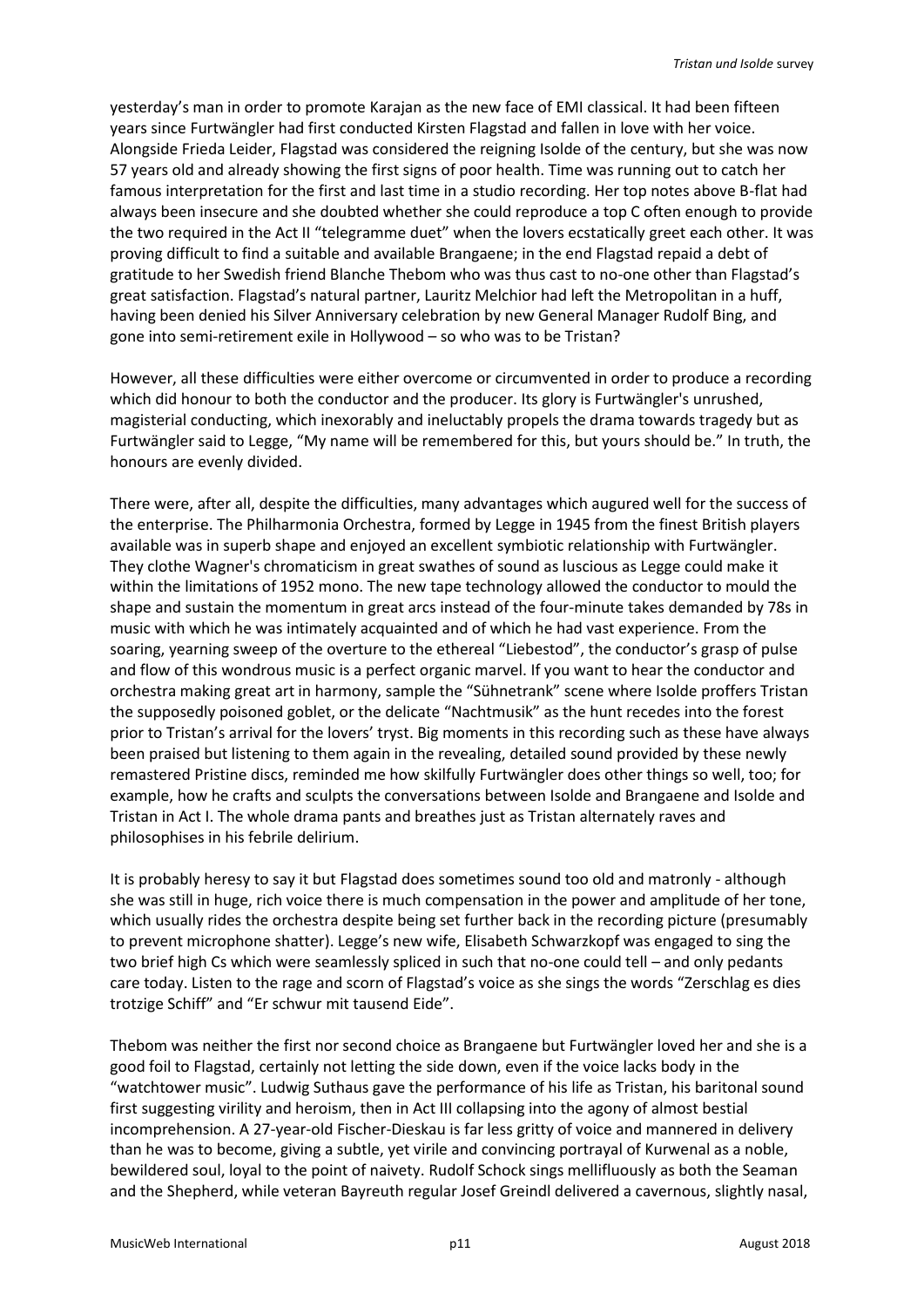but deeply moving, King Mark, crumpling effectively even if the role has been sung more beautifully by Talvela, Moll, Ridderbusch et al.

Remember, this recording is now over sixty-five years old, yet it is here given new life in Pristine's "Ambient Stereo". The effect is not at all unnatural or artificial: Andrew Rose has removed pre-echo, enhanced top and bottom frequencies, corrected pitch fluctuations and added just enough ambience to an engineering job which was already superb in its day such that you would swear this was early, narrow stereo. There is still a hint of fizz in the strings yet by and large the sonic detail is both spacious and detailed and the original bloom on the sound remains intact. One can even hear Furtwängler gently hissing and exhaling in rhythm with the music as he labours to infuse his musicians with his vision of the score.

Before the issue of the Pristine remastering, the reason for the legendary status of this recording had previously eluded me, but Andrew Rose's revitalisation finally allowed me to understand exactly how and why it is as good as its reputation would have it; it This will never be my favourite recording of Tristan but any devotee should own it; in its "pristine" reincarnation it really is a revelation.

#### **Eugen Jochum – 1953 (live mono) Arkadia, Archipel**

Orchestra - Bayreuth Festival Chorus - Bayreuth Festival

Tristan - Ramón Vinay Isolde - Astrid Varnay Brangaene - Ira Malaniuk Marke - Ludwig Weber Kurwenal - Gustav Neidlinger Melot - Hasso Eschert Hirt - Gerhard Stolze Steuerman - Theo Adam Stimme eines jungen Seemanns - Eugene (Gene) Tobin

In reasonably listenable, clean, clear, mono sound with some peaking on loud notes, this live *Tristan* is graced by two of the greatest post-war Wagner singers - indeed, in my estimation the best Tristan of all after Melchior in the heroic, baritonal tenor Ramon Vinay and an Isolde to rank with the very finest in the warm and powerful dramatic soprano Astrid Varnay. The rest of the cast is interesting in that most listeners will have difficulty hearing a singer eternally associated with evil dwarf Alberich as vocally suited to the warm-hearted simpleton Kurwenal; although he is energetic, the voice is metallic and he tends to shout. Celebrated bass Ludwig Weber was always a bit rocky, unsteady and blaring as Mark and does not favourably compare with the greatest exponents of the role, but his is a sincere and moving portrayal. Malaniuk's experienced Brangaene can be somewhat acidic of tone but she is a powerful presence.

My main reservation lies with Jochum's conducting. He is not a conductor I have ever warmed to in anything much and I find that the same capricious jumpiness and a certain arbitrariness in tempi which for me afflict his Bruckner also, but to a lesser extent, mar his Wagner. I miss the inexorable pulse and steady certainties of Karajan and Knappertsbusch; the sweep isn't there for me and too many moments pass without the climactic resolution I crave in this mighty music - but he makes a fine job of the concluding "Liebestod".

Vinay sang with so many great Isoldes such as Nilsson, Mödl and Traubel and never disappoints; he has the stamina, intensity and, above all, the legato to do the role justice. Varnay's big, sometimes blowsy, tireless yet womanly Isolde provides the antidote to those who find Nilsson too "stainless steel" in quality or Flagstad too matronly. The trademark scoops and swoops are there but it is a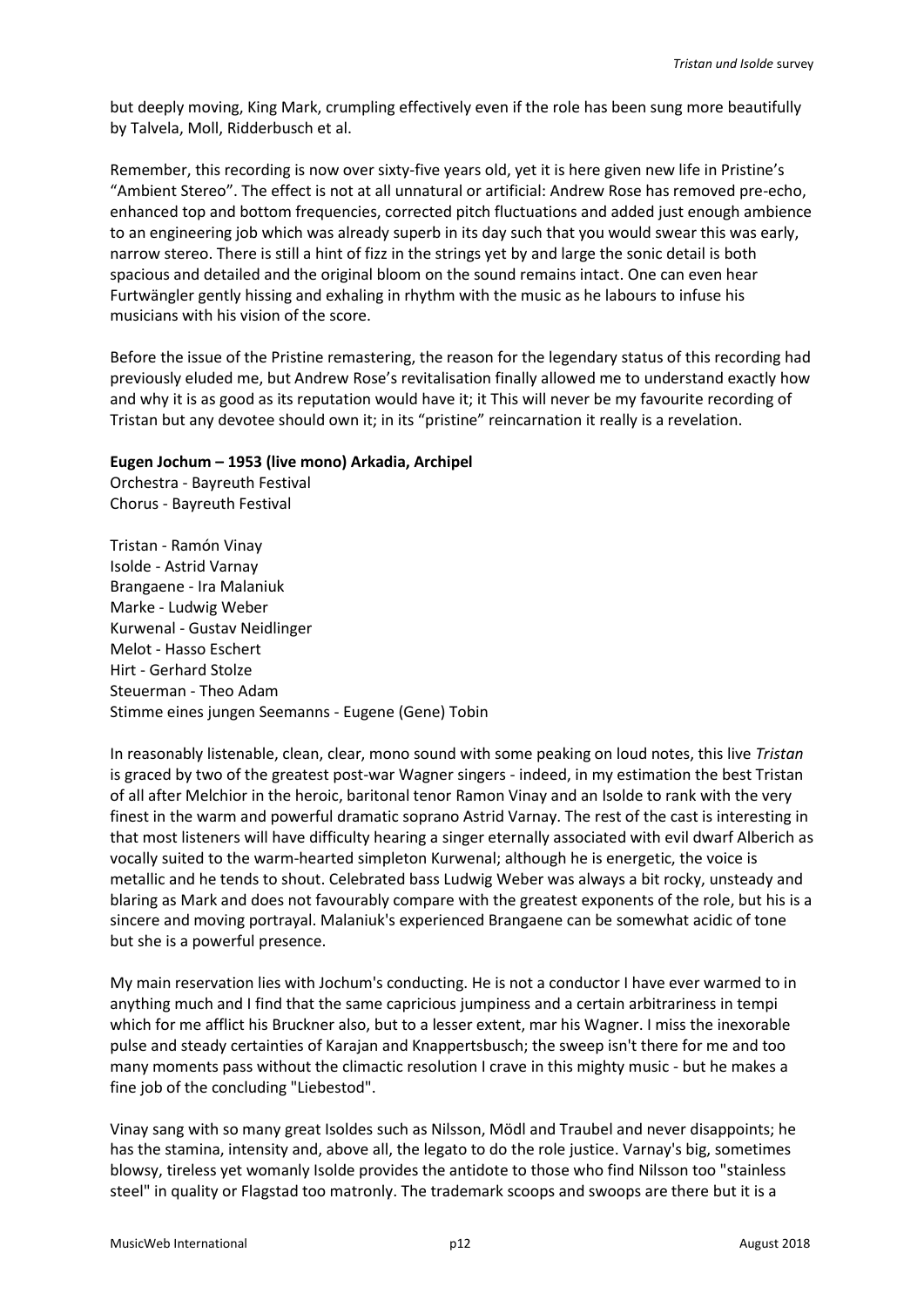fundamentally beautiful sound and we shall not hear her like again, I fear. The last truly great Isolde was Linda Esther Gray and although current artists such as Nina Stemme and Anja Kampe give creditable performances they cannot sing on the same scale as Varnay. As for current Tristans...well...

As a confessed *Tristan* devotee, I welcome this addition to my collection; it's a grand souvenir of a Bayreuth Golden Age.

### **Rudolf Kempe – 1955 (live mono) Walhall**

Orchestra - Metropolitan Opera Chorus - Metropolitan Opera

Tristan - Set Svanholm Isolde - Astrid Varnay Brangaene - Blanche Thebom Marke - Jerome Hines Kurwenal - Josef Metternich Melot - James McCracken Hirt - Paul Franke Steuerman - Calvin Marsh Stimme eines jungen Seemanns - Albert Da Costa

Kempe was one of the better conductors Rudolf Bing managed to engage and he here gives us a limpid, alert account of this extraordinary psycho-drama without quite capturing the transcendence and grandeur which characterises the very finest recordings. The Met orchestra plays very well for him but the harsh mono sound doesn't always allow us to hear much sumptuousness of tone and the performance as a whole doesn't have the sweep of Karajan or Furtwängler.

Varnay is almost as much a force of nature as Nilsson; her top notes shine, she has power aplenty and rarely resorts to scooping. She encompasses the range of emotions required in Act 1 and gives us a febrile, impassioned heroine. It is quite untrue to remark, as one reviewer does, that Svanholm was "way past his best" in 1955; he was only fifty here and at his peak - any whine in the voice was always present and intrinsic to its quality. He is in fact very similar in timbre to Windgassen at Bayreuth a decade later; neither was ideal or approached predecessors such as Melchior, Treptow or even Suthaus at his best but both were the best we were going to get in their time and dwarf current exponents. As Kurwenal, Metternich is strong, direct and somewhat unsubtle with no special distinction of voice while Thebom repeats the worthy assumption of Brangaene that we know from the Furtwängler recording. The smaller roles are well filled by Met stalwarts (including a young James McCracken) and Jerome Hines graces the part of King Mark with his noble, resonant bass without really piercing the heart in his desperate sorrow.

The indifferent sound, more-than-adequate but unremarkable Tristan, cuts to ease his path and the good if uninspired conducting make this essentially a fine historical recording mostly memorable for the contribution of Varnay in her mid-thirties prime.

## **Wolfgang Sawallisch – 1957 (live mono) Orfeo, Walhall**

Orchestra - Bayreuth Festival Chorus - Bayreuth Festival

Tristan - Wolfgang Windgassen Isolde - Birgit Nilsson Brangaene - Grace Hoffman Marke - Arnold Van Mill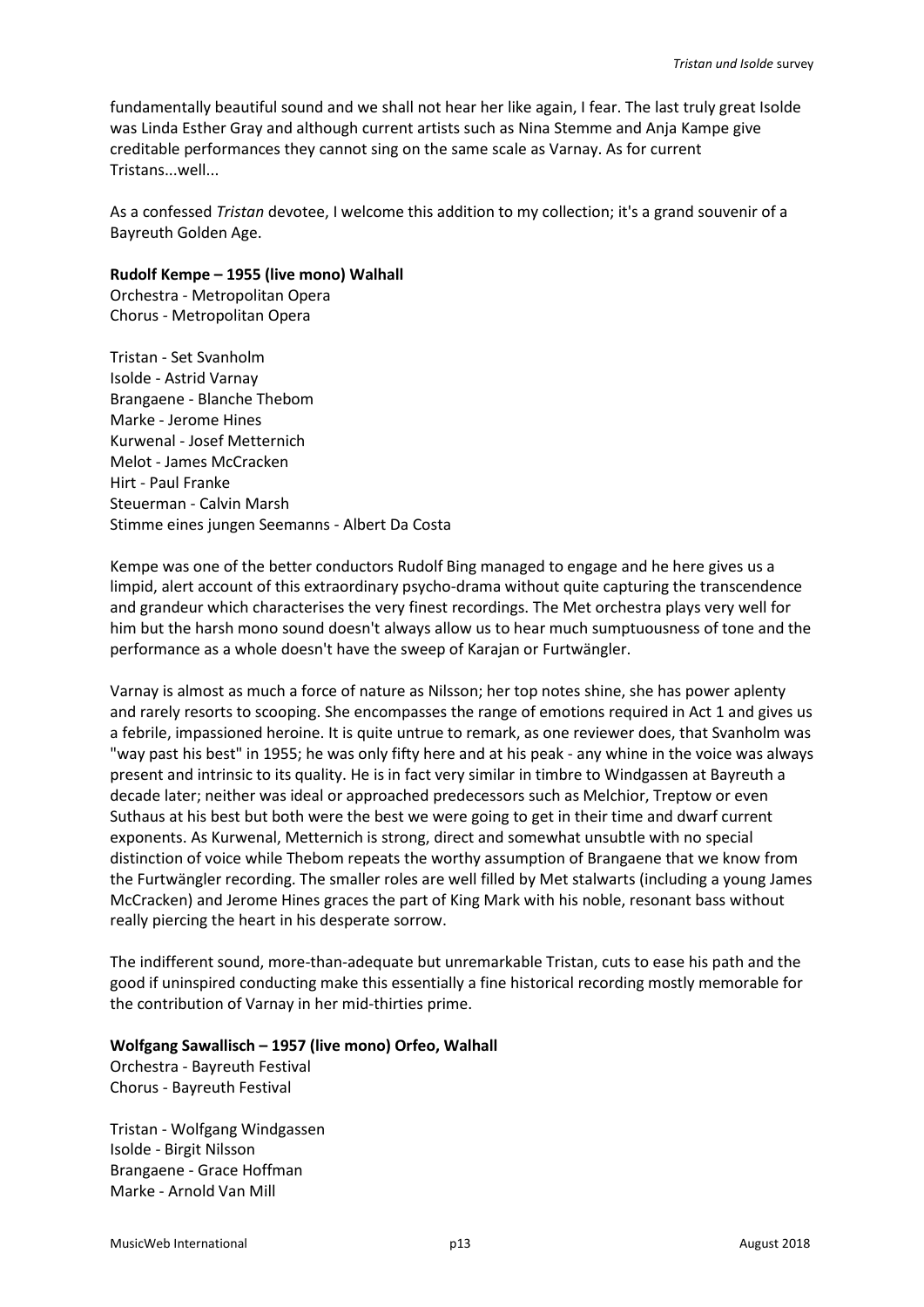Kurwenal - Hans Hotter Melot - Fritz Uhl Hirt - Hermann Winkler Steuerman - Egmont Koch Stimme eines jungen Seemanns - Walter Geisler

The obvious advantage to this 1957 recording in comparison to the more widely known and celebrated live recording from 1966 with the same two principals is that the singers are considerably younger. This applies particularly to Windgassen, who, while he never really had the necessary heroic ring to his tenor to qualify as an absolute Heldentenor, sang with such stamina, sensitivity and intelligence that before Jon Vickers arrived on the Bayreuth scene and after Vinay reverted to baritone, he established himself as the foremost Wagnerian tenor of his era. Here he is somewhat sappier, easier up top and less inclined to tire so we are hearing him at his considerable best. I am not so convinced that Nilsson is heard to advantage here compared with her more mature self; there are bald patches in the middle of her voice when she sounds rather plaintive and even a tad whiny but the laser top was already in full working order and her sheer volume and heft are things of wonder. She is immediately so impressive in her ravings, when she curses the ship she is travelling in and she launches her top notes fearlessly.

Some will also consider the presence in the pit of a young Sawallisch to present an advantage over the considerably more hectic and propulsive Karl Böhm in 1966. While I like the sheer excitement Böhm generates, Sawallisch creates more intensity and moulds phrases more tellingly; there is no lack of drive in the famous "Telegramme Duet" but his more leisurely approach is often preferable; hence this recording spills over onto four sides and begins with a swooning Prelude that lasts over twelve minutes. The orchestral playing is superb: sample the prelude in Act I to "Herr Tristan trete nah", where the progression of massive chords is so dramatic.

However, the supporting cast cannot measure up to that 1966, even if the little recorded but excellent tenor Walter Giesler is impressive as the Young Sailor and Fritz Uhl - later Nilsson's Tristan in a rather one-sided recording of the same opera under Solti - makes an impact as Melot. Grace Hoffmann is vocally very fine, her mezzo rich, steady and vibrant but her tone is also too often indistinguishable from that of Nilsson, whereas Christa Ludwig is a much more distinct character. Hans Hotter is grand but rather burly, effortful and a little clumsy as Kurwenal, sounding more grandfatherly, whereas Waechter is more the boyhood companion and retainer to Tristan. Arnold van Mill is grave, noble and moving as King Mark but simply hasn't the vocal; depth and presence of Martti Talvela for Böhm; Talvela's Marke is simply shattering.

Finally, there is the consideration of sound. Here it is good, clear mono with excellent balance between voices and orchestra even if the former is slightly too favoured but there is considerably more coughing and scraping of those wooden chairs and at first you would swear that a herd of rampaging elephants is still taking their seats as the first notes strike up. Fortunately, things soon settle down and apart from the occasional intrusive hack in quiet moments such as when the lovers have drunk the potion and realisation is dawning, it remains very acceptable.

Thus, on balance, while I very much like this 1957 performance I do not actively prefer it to the later recording and I still turn to Vickers and Vinay for a more heroic Tristan.

## **Ferdinand Leitner – 1959 (live mono) Ponto**

Orchestra - Concertgebouworkest Chorus - Die Haghesanghers

Tristan - Ramón Vinay Isolde - Martha Mödl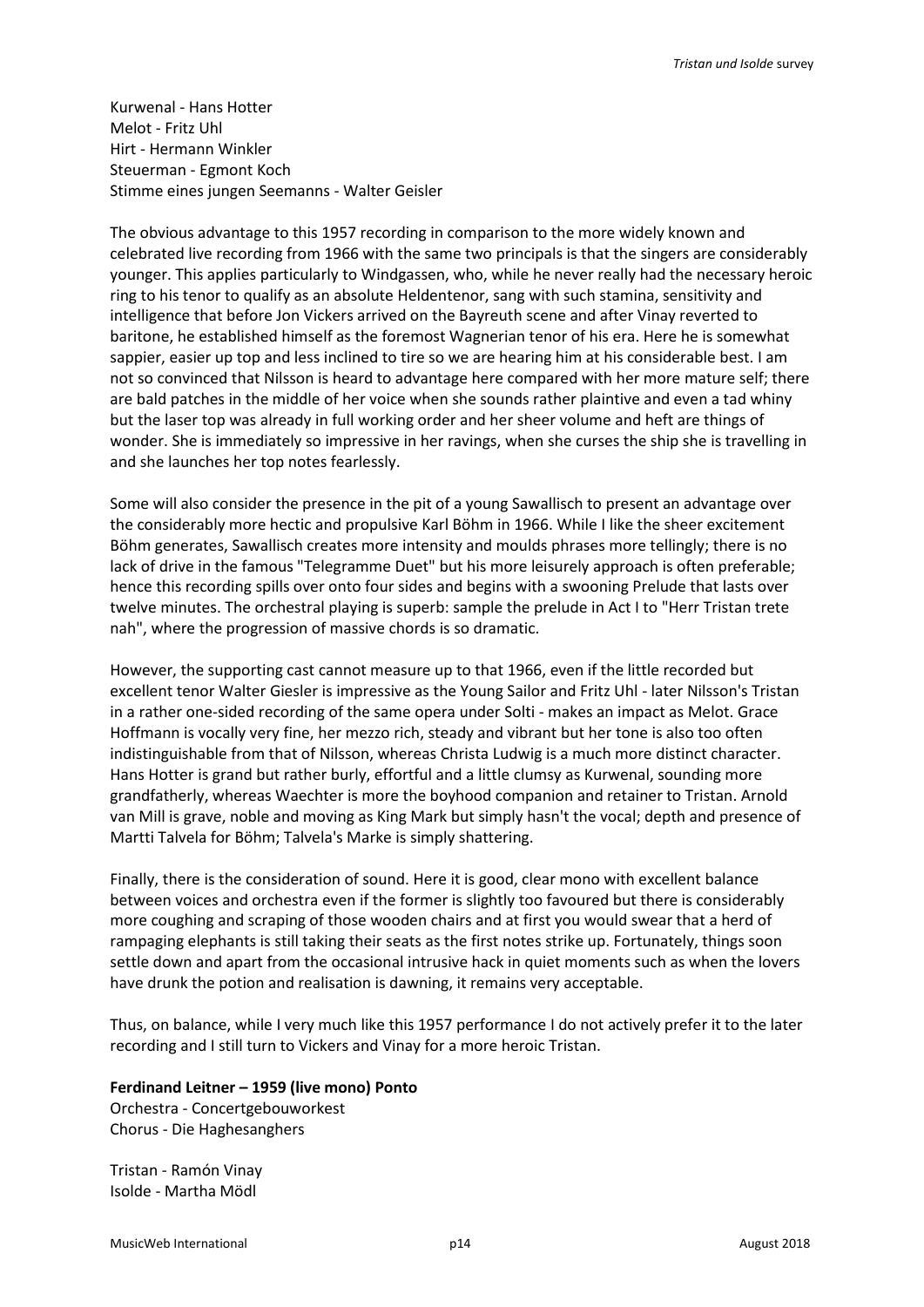Brangaene - Ira Malaniuk Marke - Josef Greindl Kurwenal - Gustav Neidlinger Melot - Jos Borelli Hirt - Wim Koopman Steuerman - Gé Genemans Stimme eines jungen Seemanns - Wim Koopman

This mono recording from the 1959 Holland Festival sounds pretty good, some audience coughing apart; there is no distortion and an excellent balance between voices and orchestra. Experienced oldhand Ferdinand Leitner knows just how the pulse of this music should go, although I imagine he was on occasions wincing at the scrawny woodwind and the intonation and articulation of the strings in the Preludes to both Acts I and III. Karajan or Reiner would probably have sacked them on the spot. They get better and even if their tone is never ideally rich and full enough, they otherwise do a mostly very acceptable job. The ominous progression of chords before the lovers' first meeting on board is done to perfection and the love-potion music wonderfully poised.

Speaking of Karajan, it would be reasonable to assume that the two principals would not be in as fine voice as their magnificent live recording for him seven years earlier but in fact we hear them both in excellent voice. Mödl's soprano was always individual and for some an acquired taste that remains unacquired. She is a "zwischenfach" soprano of oddly hoarse and rasping quality, with a pronounced glottal attack and something of a beat - but she has the stamina, the power, the biting lower register and searing top notes - and what intensity and commitment she brings to the role of Isolde, who emerges as a vehement Irish firebrand, brimful of passion. She gets the emotional colour just right at key moments, such as "Er sah mir in die Augen" and "Ungeminnt". At times, she almost overwhelms Vinay - shades of Nilsson and Uhl - who is nonetheless in superb, baritonal voice, singing his second most famous role (the first was Otello) touching in his dream-vision of Isolde waving to him from the ship bearing her to him, and anguished in his deathbed ravings. The pair are tireless in the love duet and build up a real head of steam, despite a few shrieks from Mödl, culminating in a rivetingly dramatic "Rette dich, Tristan!" to rival Böhm's 1966 live recording.

The supporting cast is drawn from strength, with Neidlinger, despite a bit of shouting, successfully subduing and modifying the biting, "Alberich", quality of his bass-baritone to create a portrait of Kurwenal rather less bluff, hale and hearty and more saturnine and sophisticated than usual; of course, he does irony well but needed to tone down the Sprechgesang. Distinguished Austrian mezzo-soprano Ira Malaniuk repeats her more than serviceable Brangaene, providing a steady, seamless backdrop of tone during the love duet. Greindl is a typically rather rocky, cavernous-voiced King Mark, as he was for Furtwängler in his studio recording, but is suitably grave, distraught and moving. The minor roles of Melot, Shepherd and Young Sailor and are filled with distinction by presumably local Dutch singers.

As the proud and slightly obsessed possessor of some twenty recordings of this, my favourite opera, I can heartily recommend this recording as an eminently listenable record of a vanished age of Wagnerian singing - and it is currently available very reasonably.

**Karl Böhm – 1960 (live mono/Ambient Stereo) Pristine, Walhall** Orchestra - Metropolitan Opera Chorus - Metropolitan Opera

Tristan - Ramón Vinay Isolde - Birgit Nilsson Brangaene - Irene Dalis Marke - Jerome Hines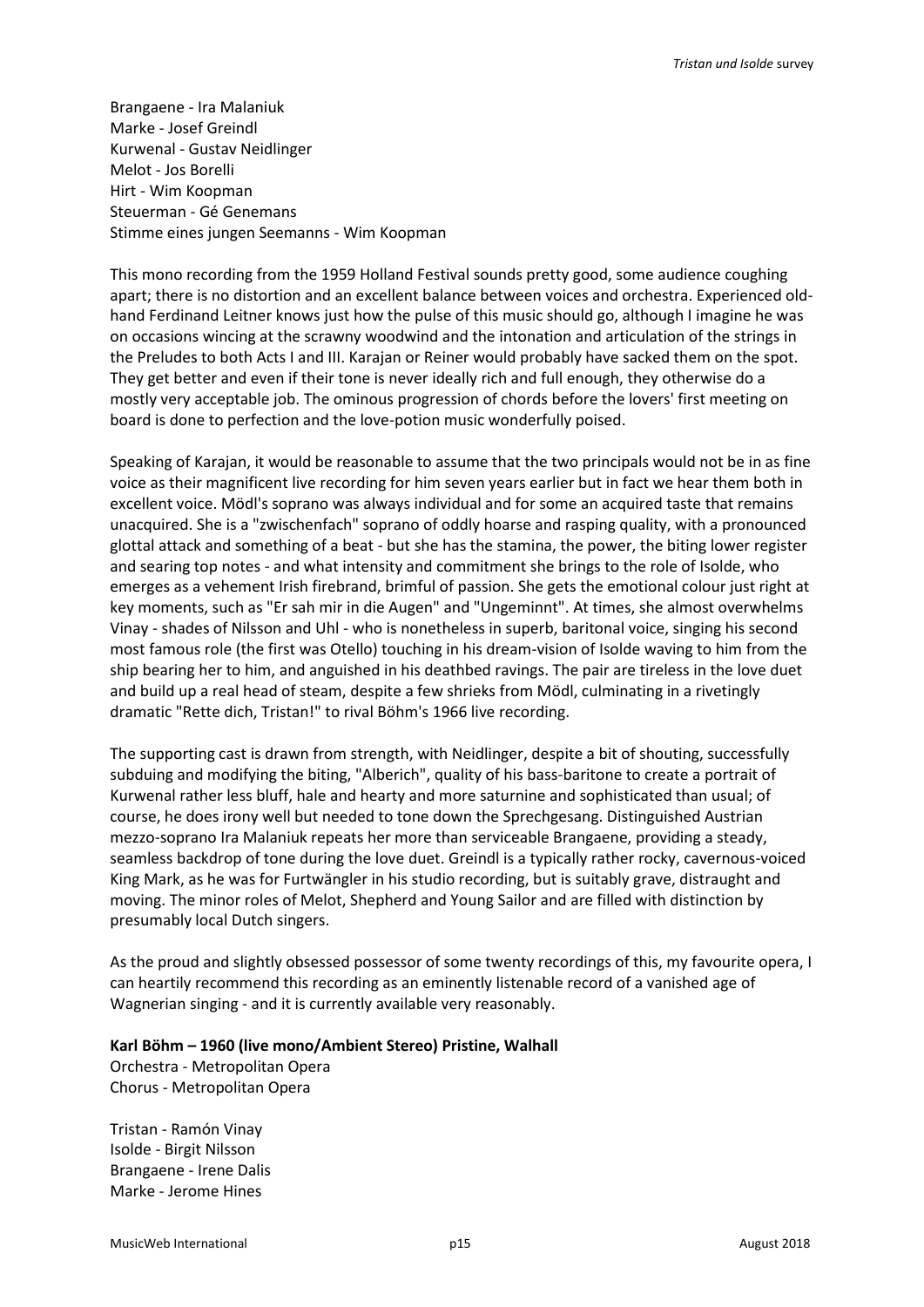Kurwenal - Walter Cassel Melot - Calvin Marsh Hirt - Paul Franke Steuerman - Louis (Luigi) Sgarro Stimme eines jungen Seemanns - Charles Anthony

For those who think Böhm's more celebrated live recording from Bayreuth in 1966 is too fast, this performance from the Met six years earlier will come as a shock: excluding Milton Cross's radio announcements it is a mere three hours and seventeen minutes, compared with just under three and a half hours in 1966 and 3:20 at Bayreuth, with the same two principals, in 1962.

The latter certainly benefits from somewhat more relaxed speeds, as the review by my MusicWeb colleague Paul Godfrey points out but for some the febrile excitement of Böhm's attack on the score will carry its own thrill. To be fair, the love music of Act II does not sound too rushed, climaxes are skilfully paced and weighted, and key orchestra passages such as the one in Act I following "Herr Tristan trete nah" are beautifully judged, but for those who prefer a more temperate approach the 1962 Bayreuth performance will suit. Unfortunately, as with the Met relay here, the audience there is maddeningly bronchial; the 1966 recording is composite so the engineers were able to edit out the worst intrusions and select the best passages from both performances and rehearsals; here in 1960, you get what you get, as it was broadcast, persistent hacking and all. The coughing through the cor anglais solos opening Act III is especially irritating and the Met orchestra is perhaps lacking a tad in weight and "grunt" compared with its Bayreuth counterpart but it is still very fine.

However, there are distinct advantages to this recording, not least the usual superb Pristine XR remastering which enormously improves upon the original tapes and provides a realistic, unobtrusive Ambient Stereo effect. The sound is well balanced although a little brittle and peaky on higher, louder notes; nonetheless it is miraculous for its age and provenance. Furthermore, for those who like me admire Windgassen's artistry but find his tone rather whining, we hear a more virile, heroic Tristan from Ramon Vinay, still at his peak two years before he reverted to baritone roles. Finally, the thrill of Birgit Nilsson's debut as Isolde is captured in full; her actual debut which created a front-page sensation was three weeks earlier but she was partnered by a lesser tenor than either Vinay or Windgassen in Karl Liebl, subbing for an indisposed Vinay, so this is a more desirable memento of her Isolde in her youthful prime. Nilsson herself is of course phenomenal, the top C's effortless, the narratives full of bite and the concluding "Mild und leise" transcendent. Of course, she also made a studio recording under Solti later that same year but while Fritz Uhl is serviceable and musical, there is something of the same imbalance between the lovers' voices which mars Nilsson's live performances with Windgassen. By all accounts, she preferred him above all as her Tristan but my preference remains for Vinay, whose baritonal heft and agonised delivery of the text rival Melchior and Vickers for animal passion. He was the pre-eminent Tristan for whole of the 1950's, taking over from Melchior, Lorenz, and Svanholm and his powerful voice matches Nilsson's in amplitude, whereas other tenors tend to be swamped by her laser-like intensity. The erotic intensity generated in the extended Act II love duet is electric and hardly compromised by Böhm pressing on the tempo.

The supporting cast has no weaknesses but few are as good as the 1966 Bayreuth recording. Irene Dalis' Brangaene is vocally not as beguiling as Christa Ludwig's – there are some slides and glottal mannerisms, and her rich tone can be a little "clotted" but the sound is voluminous, she has a splendid lower register and can keep up with Nilsson in their exchanges. Walter Cassel as Kurwenal cannot match Waechter or Hotter in his prime; he is rather blustery in Act I but smoother in Act III, even if again he occasionally barks a bit. Charles Anthony makes a lovely Sailor, better than Georg Paskuda in 1962 or Peter Schreier in 1966 and Jerome Hines delivers a big, warm stream of sonorous bass tone. His nobility and steadiness are admirable but his characterisation is rather generalised compared with the superb Martti Talvela, whose anguish is more touchingly palpable.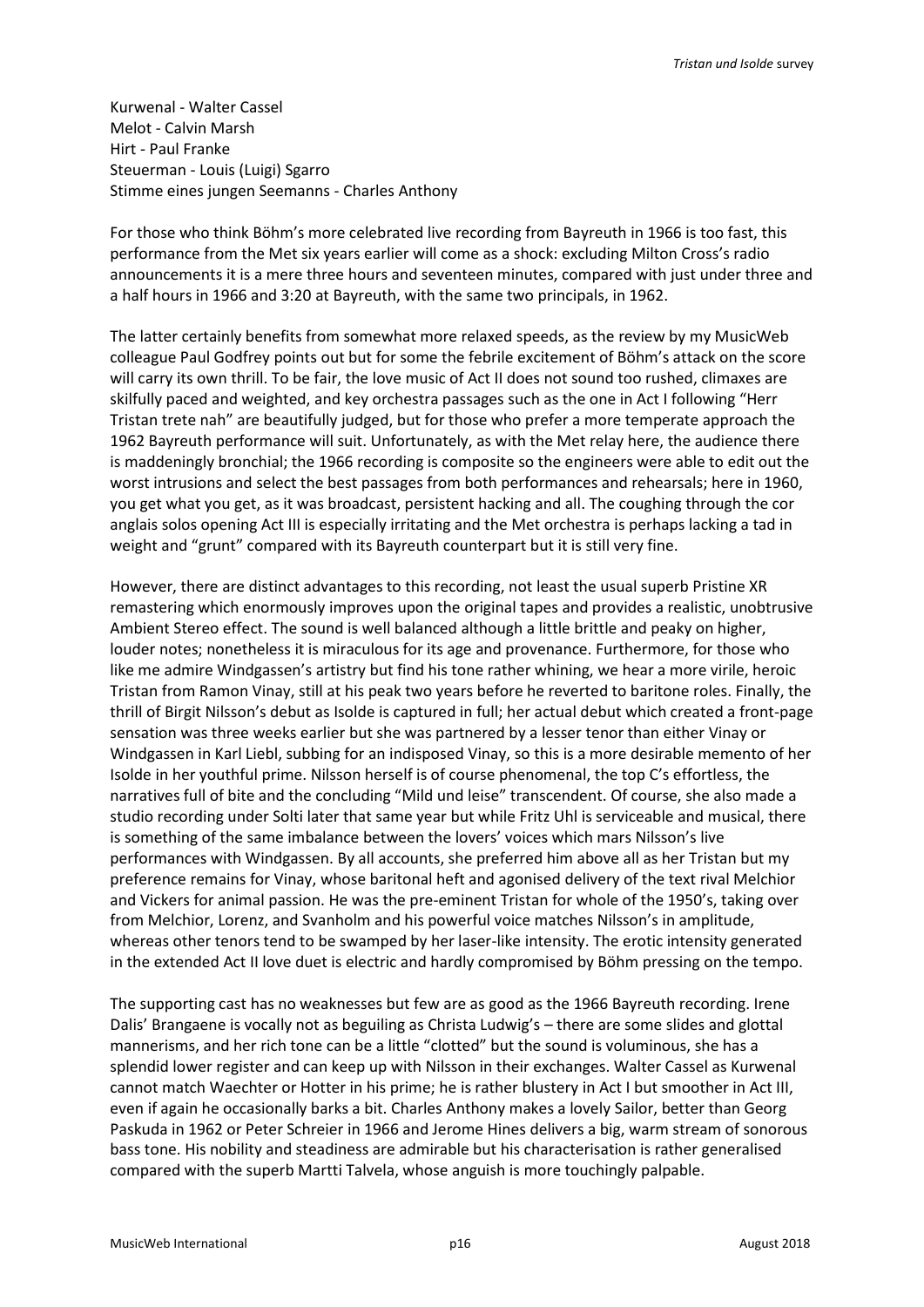To sum up, this remains a highly desirable memento of a great occasion, compromised by audience coughing but greatly enhanced by Pristine's splendid remastering.

### **Georg Solti – 1960 (studio stereo) Decca**

Orchestra - Wiener Philharmoniker Chorus - Wiener Singerverein

Tristan - Fritz Uhl Isolde - Birgit Nilsson Brangaene - Regina Resnik Marke - Arnold Van Mill Kurwenal - Tom Krause Melot - Ernst Kozub Hirt - Peter Klein Steuerman - Theodor Kirschbichler Stimme eines jungen Seemanns - Waldemar Kmentt

If you peruse previous reviews, there is quite a range of response to this recording. Some reviewers are merely unreasonably splenetic and ungrateful, whereas others are excessively enthusiastic about an account which undeniably has virtues but also flaws; I am more inclined to join the cheerers than the jeerers.

There are some obvious and undeniable reasons to cheer, not least the sound of La Nilsson in full, youthful cry repeating an Isolde we can hear in many other treasurable incarnations but this is the only studio recording. Favourite among her live recordings and in excellent sound is the famous Bayreuth performance under Böhm and for me there is still nothing to rival its thrilling propulsion despite shortcomings in Windgassen's Tristan. But there are in fact some twenty or so live recordings of her Isolde made in the twenty years following the first in 1957 with Rodzinsky and Sawallisch and the last under Horst Stein in 1976. Many are neither better nor inferior to her singing here; she was amazingly consistent and enjoyed extraordinary vocal health throughout her career but obviously the technical quality of the recording, the calibre of her Tristan and supporting cast and a preference for Nilsson in her absolute artistic and vocal prime in the 60's will be important factors determining which recording you choose. She sang again for Solti in 1963 and 1971 and, if you want Solti conducting, is in the latter partnered by Jess Thomas, who will for many be considered an improvement over Fritz Uhl here.

Which leads us to one of the main gripes about this set. Uhl was a substitute for Jon Vickers - ah! missed opportunities! - who could not get along with Solti. He is clearly too light of voice and pretty ordinarily endowed vocally speaking but he doesn't disgrace himself within his limitations even if he tends to disappear at key moments such as the celebrated "Telegramme Duet" when Nilsson is belting out top C's and he is struggling to compete - or in fact abandoning the effort as pointless. (Björling once observed that being on stage with Tebaldi was "like singing with two sopranos"; Uhl also has a vocal giantess to contend with.) He at least sounds more youthful than Windgassen who invariably sounded avuncular for all his talents and is at certain points, such as "Dem Land das Tristan meint", rather effective. His vision of Isolde's ship is poetically sung and he satisfies as long as he isn't stretched. There is no doubt that one longs for Vinay or Vickers and I have to say based on his brief appearance as Melot I would have preferred Ernst Kozub to have substituted for Vickers but there it is.

Regina Resnik's Brangaene is a tad matronly and there are some intonation problems in her warning during the duet but she is an experienced artist and I like the contrast her dusky mezzo makes with Birgit's shining steel. Tom Krause is as virile and forthright a Kurwenal as you would expect and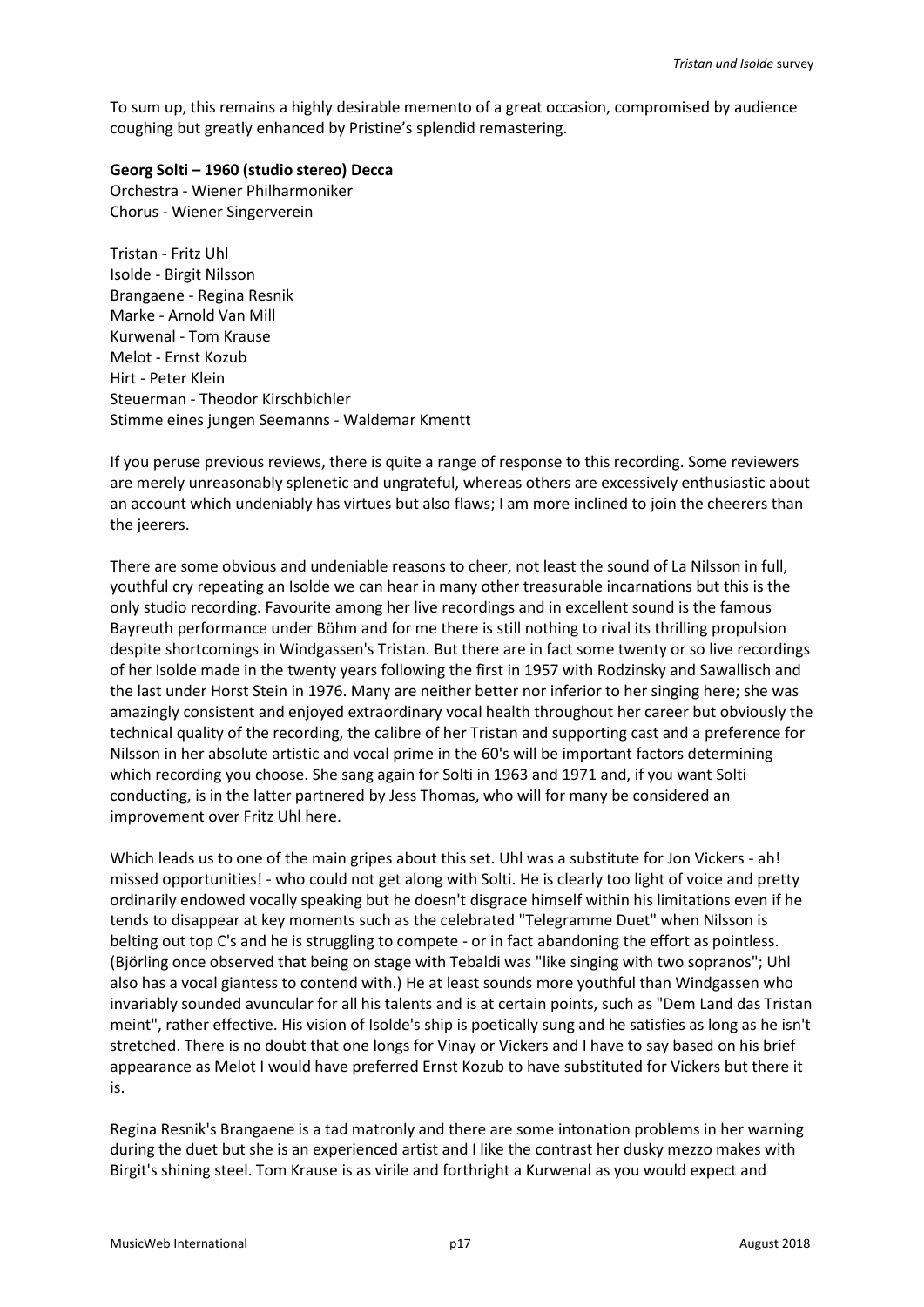Arnold van Mill brings pathos, gravitas and a beautiful, slightly gravelly voice to his King Mark; his "Dies wundervolle Weib" is truly moving.

Another undoubted advantage of this recording is that we can hear the glorious playing of the VPO but that is inextricably linked with the complaints about John Culshaw's knob-twiddling. It is true that occasionally there are some irritating "left to right" movements and balances (such as in the opening Sailor's Song which is virtually shunted out of the sound picture, it's so "hard stage left") but the carpers are exaggerating; for the most part this is in excellent "Sonicstage" sound and a treat for the ears after the many live and/or vintage recordings in my collection.

Regarding yet another grouse, this time about Solti's supposedly splashy and bombastic conducting: that's the usual, lazy default-position insult and a fair listening will establish that he in fact delivers a considerably more measured, reflective and lyrical reading than the driven and almost febrile Böhm performance. While it doesn't have the poise of Karajan, nor perhaps that conductor's spiritual breadth and overview it is eminently sensitive and buoyed up by the simply gorgeous VPO woodwind in particular.

I do have one real bugbear, however and that is the absurdly inappropriate positioning of the breaks over the four discs. The music just cuts out in mid-flow at crucial points; infuriating.

Otherwise, if you read this and a few other reviews more concerned with providing as objective an assessment as is possible within so subjective a sphere as Wagner recordings rather than venting spleen, you will know what you are getting before you buy this. I obtained my copy very reasonably and happy with my lot, despite the drawbacks.

(P.S. I am as mystified as a previous reviewer by one peculiarity on this recording: why did Solti and/or Culshaw ask the chorus to sing "Deil" with a percussive "D" instead of the proper aspirate on "Heil" at the end of Act 1? For impact? Weird.)

As a previous reviewer has helpfully pointed out, despite the continued and inexplicable unavailability of this early digital 1980/81 recording, it can be ordered from ArkivMusic who issue it under licence.

## **Karl Böhm – 1962 (live mono) Myto, Golden Melodram**

Orchestra - Bayreuth Festival Chorus - Bayreuth Festival

Tristan - Wolfgang Windgassen Isolde - Birgit Nilsson Brangaene - Kersten Meyer Marke - Josef Greindl Kurwenal - Eberhard Wächter Melot - Niels Moeller Hirt - Gerhard Stolze Steuerman - Hanns-Hanno Daum Stimme eines jungen Seemanns - Georg Paskuda

This live Bayreuth recording from 1962 is inevitably overshadowed by the celebrated performances with the same two principals in 1966 in the same venue. There are two from that year: a composite recording drawing on various performances and rehearsals, enabling the engineers to avoid the curse of constant hacking which mars this broadcast by mixing and patching and the other an unpatched recording of one August evening. There are however, some advantages to listening to this earlier recording, not least the fact that Windgassen is in younger, sappier voice and does not tire in Act III.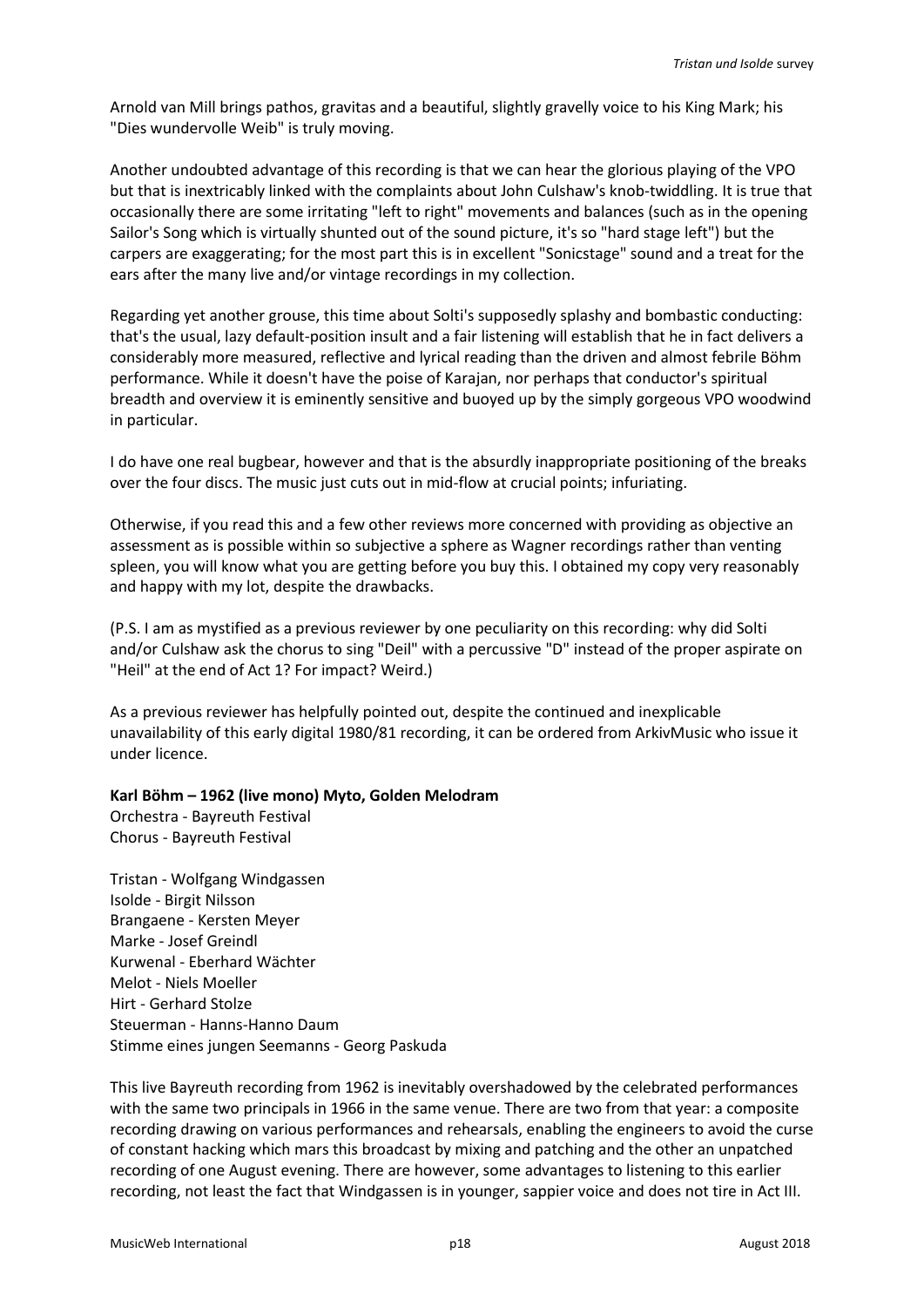His tone was never especially juicy or heroic but he sings with huge commitment, subtlety and passion, surpassing his achievement four years later. He gives his all in his Act III ravings; nonetheless, there are times when his voice is once again dwarfed by Nilsson's, especially in the "Telegramme Duet".

Nilsson is once more in sovereign voice and has deepened her interpretation since her debut at the Met two years earlier. The laser top notes are as thrilling as ever but she has found more tenderness; "Er sah mir in die Augen" is steadier and more trenchant, while the final note of her "Liebestod" on "höchste Lust" is even more poised and ethereal. Another great advantage is that this is more leisurely than the thrilling but decidedly frantic Met performance from 1960. The extra time he takes brings often lends greater rapture and intensity to the surge of the music- something you will have to hear and discover for yourself, as Myto irritatingly supply no track or total CD timings at all. For the record, the total timing is about 3'20". Unfortunately, it's not all gain, especially if one compares the mono sound here with either the 1960 Met recording, superbly mastered into Ambient Stereo by Pristine or the standard DG issue of the stereo 1966 performance. Nor is the casting uniformly better than either the earlier or later of the Böhm's other recordings: Georg Paskuda's Seaman is not as impressive as Charles Anthony's in 1960 and Vinay is assuredly more heroic than Windgassen; holding his own against Nilsson's huge sound. Josef Greindl is moving but also gravelly and unsteady, not a patch on the great Martti Talvela or even the less expressive but far more sonorously-voiced Jerome Hines. Kerstin Meyer has a rather light mezzo-soprano, sometimes too similar in timbre to Nilsson's but she is steady and pure-toned and I can appreciate her gentler, more womanly interpretation. Gerhard Stolze makes an oddly plaintive and affecting Shepherd; indeed, the whole of Act III is the highpoint of this performance, from the beautiful cor anglais solos opening the Act – marred by inconsiderate coughing – and graced by Eberhard Waechter's particularly noble and intelligent Kurwenal, different from the usual bluff, witless bumpkin.

This remains a very rewarding and listenable recording but for all its virtues is still perhaps overall the least recommendable of the four Böhm performances under discussion here.

### **Karl Böhm – 1966 (live stereo) Deutsche Grammophon**

Orchestra - Bayreuth Festival Chorus - Bayreuth Festival

Tristan - Wolfgang Windgassen Isolde - Birgit Nilsson Brangaene - Christa Ludwig Marke - Martti Talvela Kurwenal - Eberhard Wächter Melot - Claude Heater Hirt - Erwin Wohlfahrt Steuerman - Gerd Nienstedt Stimme eines jungen Seemanns - Peter Schreier

This has long been the go-to version for many and not without reason. Virtually everything I say about the single, live performance reviewed immediately below applies equally here, as the singing is remarkably consistent across the run; the advantage of this DG set over the cheaper Frequenz issue is that more coughs and blips are eliminated, it being a composite recording drawing on at least three evenings and rehearsals, and that it provides a booklet with texts and translations, whereas Frequenz is no-frills but offers the advantage of the extra electricity generated during one live, unedited performance. Otherwise, there's not much in it; the casts and Böhm's conducting style are identical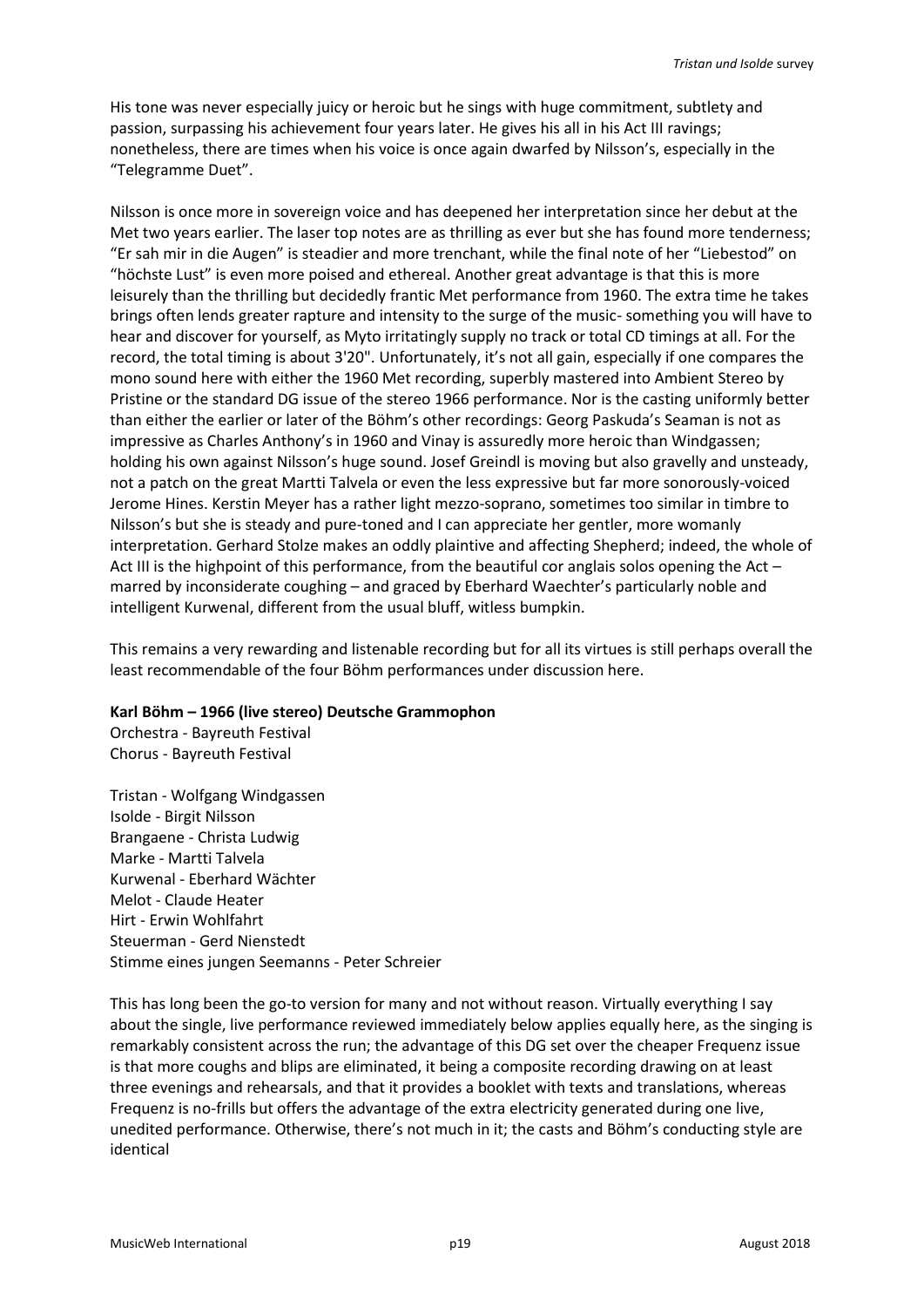### **Karl Böhm – 1966 (live stereo) Frequenz**

Orchestra - Bayreuth Festival Chorus - Bayreuth Festival

Tristan - Wolfgang Windgassen Isolde - Birgit Nilsson Brangaene - Christa Ludwig Marke - Martti Talvela Kurwenal - Eberhard Wächter Melot - Claude Heater Hirt - Erwin Wohlfahrt Steuerman - Gerd Nienstedt Stimme eines jungen Seemanns - Peter Schreier

Like several previous reviewers and no doubt a good few purchasers, I previously owned this "Frequenz" label issue and gave it away when I acquired what I thought was a better re-mastering of the performance on DG Originals or the complete Wagner "Great Operas" Decca box set, only to discover later that in fact they are not the same at all. This is a complete, live recording of one performance in August 1966. There is some dispute as to whether it is the 13th, as per the information on the back cover, or the 4th, as per other, probably correct, sources; either way, it is not the same as the DG issue, which is an amalgam or composite drawn from at least three performances. This one was transmitted complete as a radio broadcast on 23rd August; furthermore, it is in good stereo and the sound quality is indistinguishable from the DG set.

Otherwise, it is of course the same cast and if anything benefits from the electricity and sweep of one, continuous evening without the interruptions of the editing process. I have not made a detailed comparison to enable me to tell which sections from this evening made it through to the DG cut but I do know that I immediately sensed an even more palpable and gripping sense of drama in this recording. Especially thrilling is the "Telegramme Duet" at the beginning of Act 2 and nobody - not even Karajan either in his live 1952 Bayreuth performance or in his studio recording - handles the phrasing of the waves of sound in the overture with such devastating impact; even the emphatic chords preceding the sailor's ballad seem to carry a weight of emotion which pervades the whole opera.

Some might carp about the steeliness of Nilsson's assumption of the role of Isolde but that assertiveness, in combination with a certain tempering of Tristan's supposed heroism which is inevitable given the more vulnerable timbre of Windgassen's reedy tenor, underlines Wolfgang Wagner's concept of the drama hinging upon Isolde's dominance and Tristan's weakness - an idea reinforced by the manner in which Windgassen portrays Tristan as essentially a victim; thus his bewildered confession, "O König, das kann ich dir nicht sagen" becomes even more poignant. The same dynamic can usefully be applied to Nilsson's studio recording under Solti, where Fritz Uhl's Tristan seems almost to be a helpless spiderling, devoured by the female in the act of mating - but let me drop that biological analogy before it is stretched too far...Windgassen's ravings are not overwhelmingly tortured in the same way as those of more overtly virile Tristans such as Melchior, Lorenz, Vinay or Vickers; his voice was always intrinsically going to have less heroic heft than those most celebrated Heldentenoren, but his intelligence and feeling amply compensate and his depiction of Tristan's sufferings are nonetheless vivid. Very occasionally his voice is overwhelmed by the orchestra but he is by no means regularly swamped.

The virtues of the other cast-members are too well known to require re-rehearsal and you will know if you respond as I do to the tireless magnificence of Nilsson's voice - although I do not accept that she is incapable of tenderness, as her delivery of key moments such as "Er sah mir in der Augen" and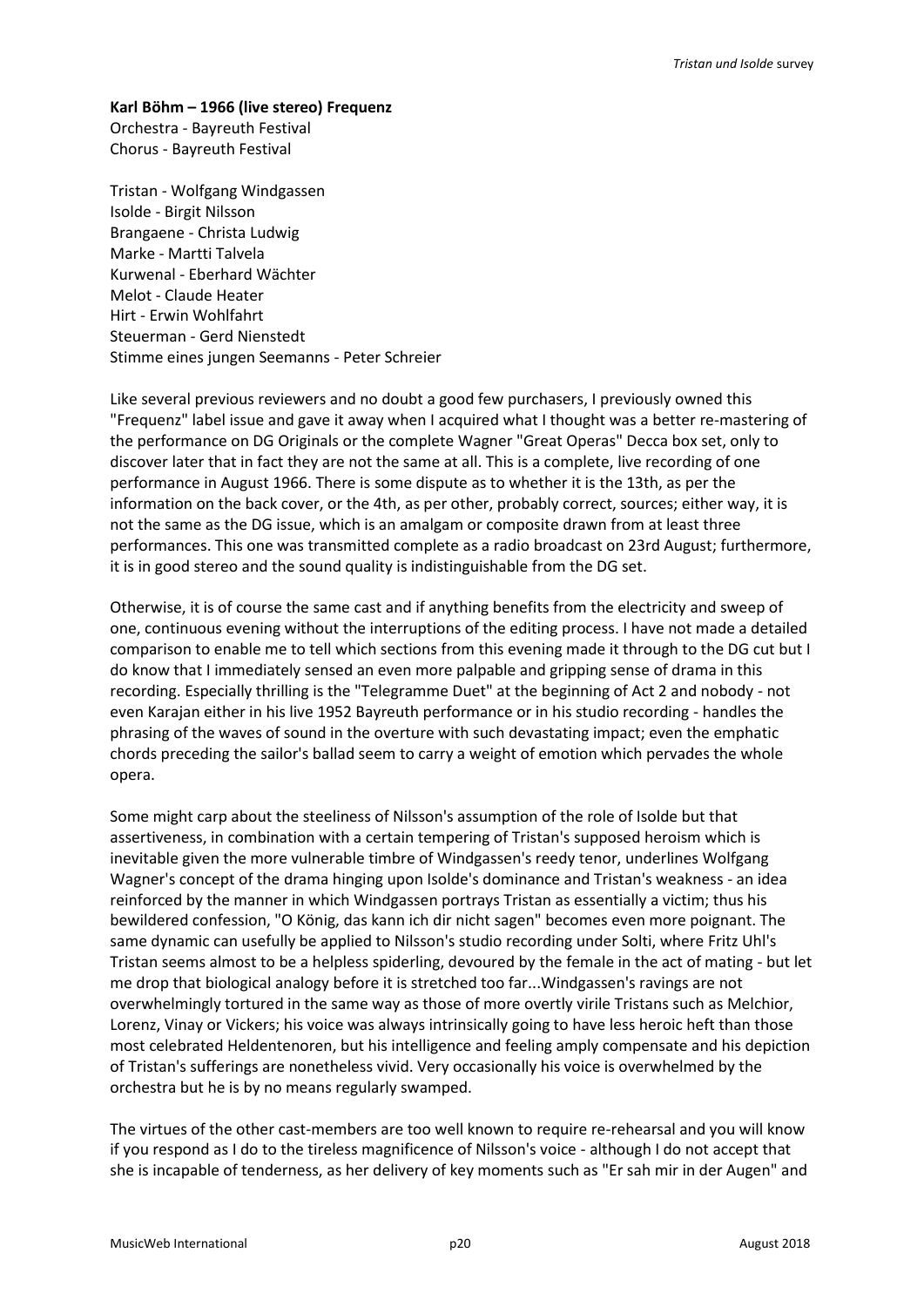"Dies süsse Wortlein – und…" will attest. The Act 2 Love Duet is especially intense and Nilsson's top Cs are terrific.

The final attraction of this Frequenz issue is that it is frequently available absurdly cheaply - as long as you can cope with minimal documentation, no libretto etc.

#### **Herbert von Karajan - 1971-72 (studio stereo) EMI Warner**

Orchestra - Berliner Philharmoniker Chorus - Deutsche Oper (Berlin)

Tristan - Jon Vickers Isolde - Helga Dernesch Brangaene - Christa Ludwig Marke - Karl Ridderbusch Kurwenal - Walter Berry Melot - Bernd Weikl Hirt - Peter Schreier Steuerman - Martin Vantin Stimme eines jungen Seemanns - Peter Schreier

Beauty of sound dominates this performance - not necessarily at the cost of dramatic intensity, as there is a kind of hypnotic concentration to the approach Karajan takes. You will never hear an orchestra play this music with more nuance, sheen of tone, control of dynamics or intensity than the Berlin Phil in their prime - and much of the singing is controlled, detailed and similarly intense. I have read many reviews of this recording some scathing, and it all comes down, ultimately, to taste: I am as likely to take this down from the shelves as any, as it offers another viable interpretation of this inexhaustibly fascinating masterpiece, even if I acknowledge that some find Karajan's control glacial or calculated.

The weakness for me is the occasional discolouration of Dernesch's voice - not always at loud, climactic points; sometimes these are fine but her voice can lose firmness at more low-key moments, too. Having said that, hers is a warm, vulnerable antidote to the steelier, more sheerly impressive assumption of the role by Nilsson. By comparison, Mödl is more intense, Flagstad grander, Stemme youthful, Gray gleaming - there's room for them all. Vickers' interpretation is hors concours; you like him or you don't - but many might be surprised by the subtlety of his singing and his mezza-voce is genuinely beautiful. Of course, his ravings are incomparably distraught - interesting to compare him with Domingo, always smooth and beautiful of tone but very expressive, or Vinay, so haunted and yet rounded of voice. There's little to criticize in the supporting cast: Ludwig is one of the very best Brangaenes, as she is in the pacier live Bohm set, and Berry is, to my ears, far preferable to Hotter, if not Wächter - and by comparison Baer's Kurwenal is the disappointment in the Pappano recording. Ridderbusch has such a beautiful voice, even if he cannot rival Talvela's searingly dramatic rendering of King Mark in the Bohm. One annoyance is the fact that the performance is spread over four discs so you cannot take in one Act in one sweep, as you should. Nonetheless, this recording suits my taste for a grandly sung and played *Tristan*, even if I also appreciate the fierier interpretations of Böhm, Solti and Knappertsbusch.

## **Karl Böhm – 1973 (live mono) Opera d'Oro; Rodolphe**

Orchestra - Orchestre National de l'ORTF Chorus - New Philharmonia Chorus

Tristan - Jon Vickers Isolde - Birgit Nilsson Brangaene - Ruth Hesse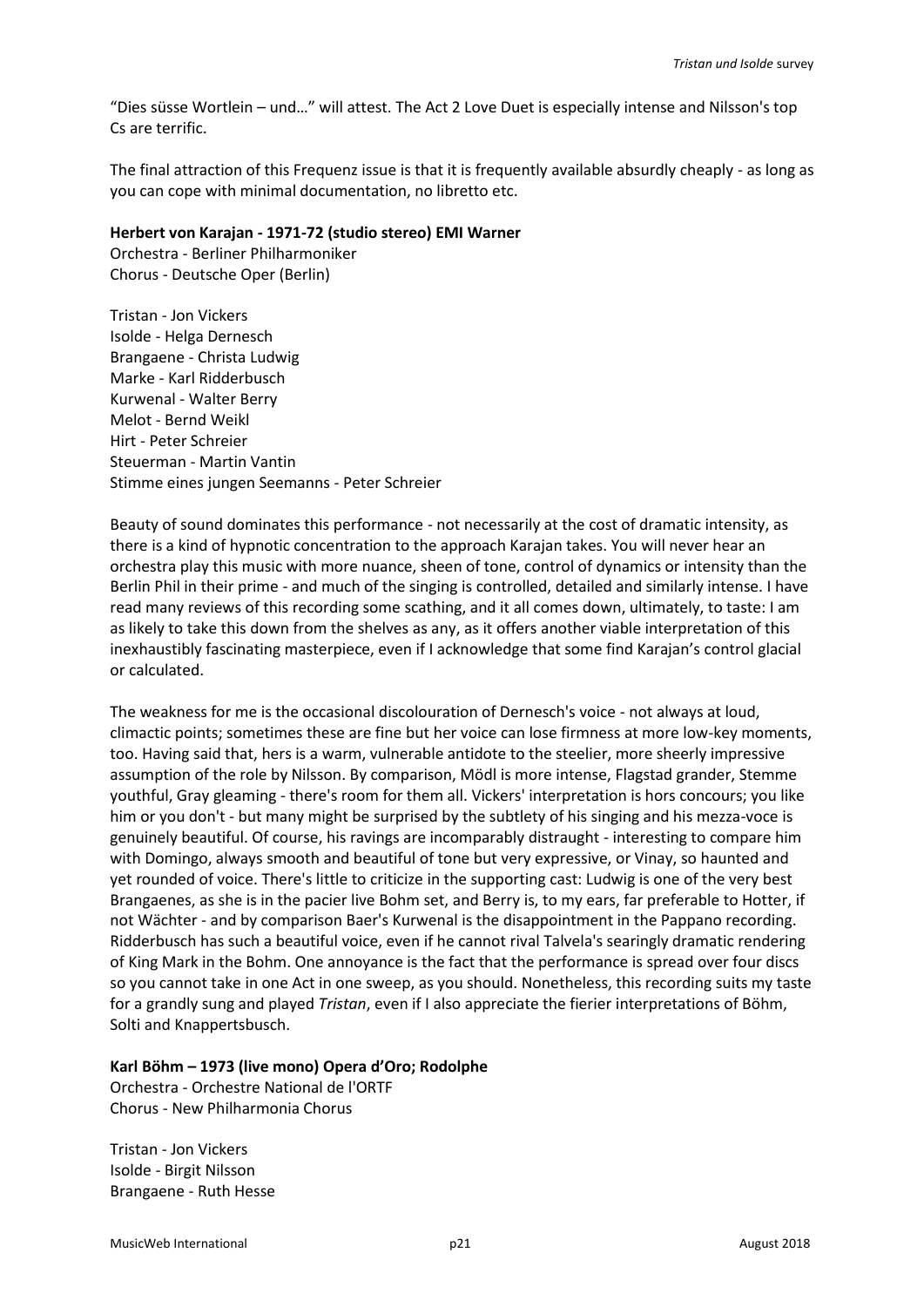Marke - Bengt Rundgren Kurwenal - Walter Berry Melot - Stan Unruh Hirt - Horst R Laubenthal

A lot of reviews online are rude about both the sound and visuals of the remastered DVD of the same performance and when I reviewed this audio version a few years back I, too, was rather scathingly about its poor sound. I am now inclined, on relistening a few years later, to be kinder about and more tolerant of the manifest sonic limitations of this live recording. I am also told that the issue on the Rodolphe label is better but I have not yet heard it.

The point is, however, that despite their pre-eminence in their respective roles, Nilsson and Vickers did not sing them together that often, nor did they make a studio recording together and we have only three recordings of their live performances. This one may suffer from indifferent sound but it is artistically preferable to their heavily cut 1971 Buenos Aires performance- Vickers' debut in the role and certainly to Venna in 1976 (next reviewed), by which time they were older and not in such good form.

On re-listening, at first, the sound is as bad as I remember it and Böhm's grip on the overture is nowhere near as tense as it is in the 60's. He is not helped by some poor intonation from the orchestra but they improve. There is a lot of very loud talking and shushing in the first minute or two, then the roaring wind kicks in, but fortunately dies away again so the overture is reasonably audible - "Frisch weht der Wind", indeed! - and someone next to the mike is unwrapping sweets during the Sailor's opening ballad. Some distortion and overload are still problematic, but they, too, seem to lessen as the performance unfolds. It is only fair to add that for some listeners the presence of the Mistral adds atmosphere and the audience roars its approval at the end of each act, so they were clearly untroubled and perhaps it was the microphone rather than human ears which caught the gale.

Although the voices are sometimes quite remote and the orchestra dim, things continue to improve and I do find myself getting used to those limitations the longer I listen. Nilsson is not perhaps in as good voice by 1973 (Opera d'Oro wrongly denotes this as 1971) as she was in the 60's, but she is still mightily impressive; there are some breath-taking moments of power and intensity here - this was Nilsson, after all, and still only in her mid-fifties. Those top notes are incredible and Vickers delivers a typically searing, anguished, heroic performance.

The supporting cast is varied: Berry repeats his dependable, sturdy Kurwenal, Hesse is equally steady and well-contrasted with Nilsson and Laubenthal is a mellifluous Steersman. Bengt Rundgren's Marke is expressive and large of voice but for his big lament he is placed very far back on the stage where he seems to be the most masked by the wind.

This is still probably more for the buff rather than the general listener but devotees of these artists will want to hear it.

**Horst Stein – 1976 (live mono) Myto** Orchestra - Wiener Staatsoper Chorus - Wiener Staatsoper

Tristan - Jon Vickers Isolde - Birgit Nilsson Brangaene - Ruth Hesse Marke - Hans Sotin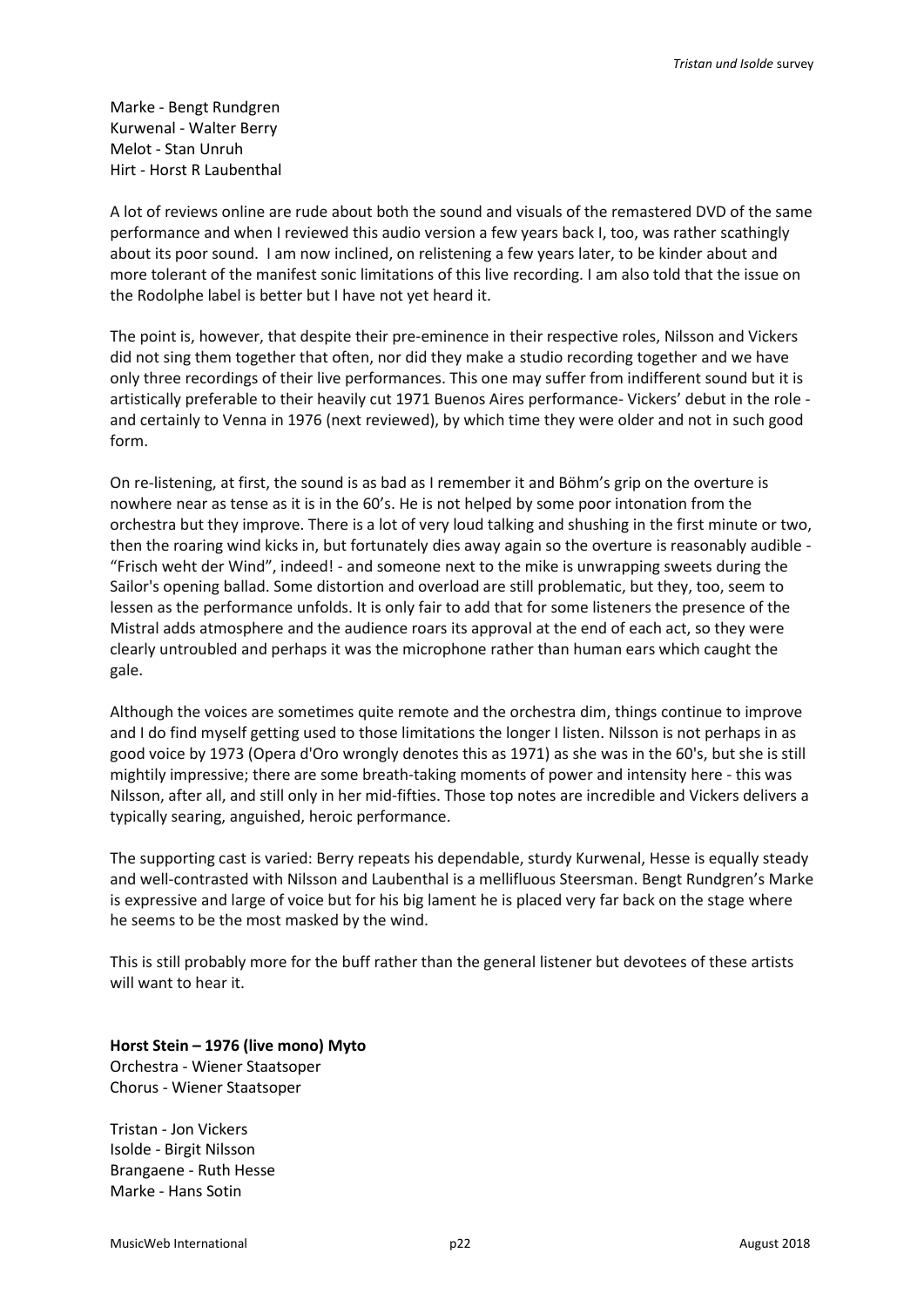Kurwenal - Hans Günter Nöcker Melot - Reid Bunger Hirt - Gerhard Stolze Steuerman - Harald Pröglhoff Stimme eines jungen Seemanns - Anton Dermota

Goodness knows what cold virus was haunting the cobbled back alleys of Vienna that December in 1976 - or was it just a collective case of mass pig ignorance? - but I have never heard such a gratuitously inattentive and inconsiderate audience hack its way through an entire performance almost without respite - it's absolutely maddening. I expect to be tolerant of some audience noise but this is ridiculous.

My disappointment is compounded by the fact that contrary to my hopes and expectations, Nilsson and Vickers do not here constitute the dream-team partnership we might have envisaged. Despite the amplitude of her voice and her continued ability to hit the top notes, Nilsson is clearly labouring as she lows and heaves her way unsteadily through the part, quite without the ease and gleam we hear in earlier recordings from the 60's and early 70's; at times it is almost painful. The Brangaene is harsh and wobbly and rather ordinary; the Kurwenal similarly competent but unmemorable. It is a surprise to hear the inimitable tones of veteran tenor Anton Dermota as the Sailor here at 66 years old and still singing well and the equally unmistakable tenor of Gerhard Stolze is a characterful asset as the Shepherd. The noble sonority of Hans Sotin's rich bass lends pathos, dignity and gravitas to King Mark's lament.

Vickers, too is below par; perhaps it is fair to say that both principal singers are here past their legendary best, although Vickers is here only 50 while Nilsson is already 58. His tone is often hoarse, grey and lacking centre; he frequently lapses into his besetting fault of crooning.

Horst Stein was an excellent conductor and often paces matters aptly without generating much excitement; there is a certain slackness where we need more dramatic tension but the prelude is replete with yearning (insofar as you can ignore the relentless hacking) famous, the climax to Act 1 exciting, and the extended love duet in Act 2 goes well, with Vickers using a tender mezza voce.

The mono sound is quite distant; voices are often too recessed but not too damagingly so. It's perfectly acceptable for a live recording of that provenance but nothing special. Unfortunately, this is not the collector's item all *Tristan* obsessives will have been searching for.

## **Reginald Goodall - 1980-81 (studio stereo) Decca**

Orchestra - Welsh National Opera Chorus - Welsh National Opera

Tristan - John Mitchinson Isolde - Linda Esther Gray Brangaene - Anne Wilkens Marke - Gwynne Howell Kurwenal - Phillip Joll Melot - Nicholas Folwell Hirt - Arthur Davies Steuerman - Geoffrey Moses Stimme eines jungen Seemanns - John Harris

No matter how many recordings of this opera you own, you need to add this one to your collection to hear a truly different and original interpretation which will never leave you bored or indifferent.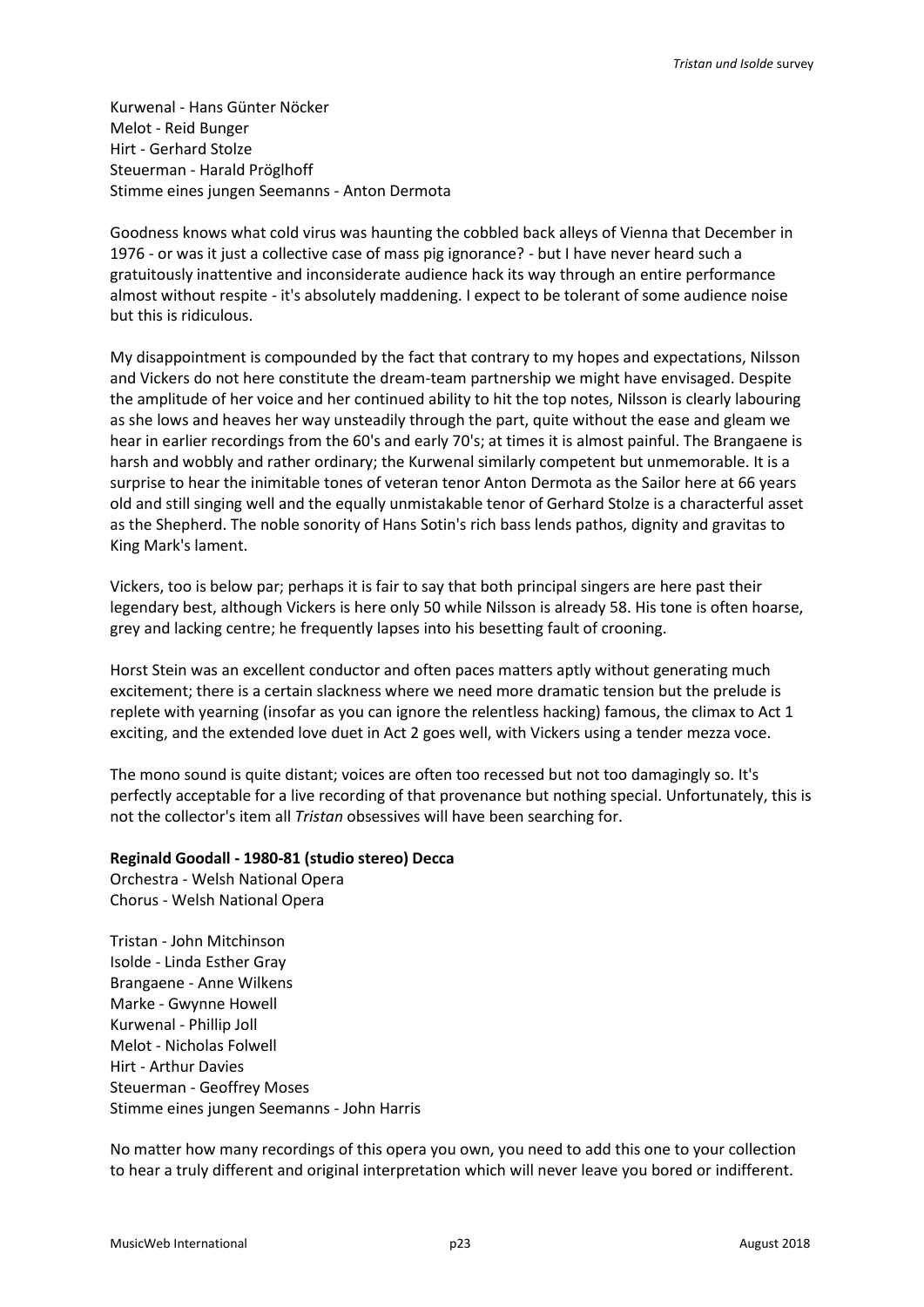As is so often the case with Reginald Goodall's Wagner, at first the tempo seems unduly indulgent or leisurely but a very short way into the overture you are gripped by Goodall's firm command of the pulse and Schwung of the music and ten minutes later you find yourself wholly transported body, mind and soul into Wagner's febrile and mystical alternative universe. The second surprise comes with the timbre of Linda Esther Gray's Isolde: she has a rich, fruity sound in the middle and lower regions of her voice, ample power and sparkling top notes. She makes particularly telling use of frequent, shimmering portamento effects which ride on her quick vibrato. This is a young woman of great will-power and undaunted courage; there is none of the maternal tinge or steely glare which mars some famous accounts and unlike Nina Stemme, she can convey irony and sarcasm. I find her plunges into those lower reaches heart-stoppingly beautiful; tellingly employed in her "Tantris" narrative, they bespeak of suppressed passions; she also has a superb command of both upward and downward portamento to suggest repressed emotion. The key point "Er sah mir die in die Augen" is just the still point that Wagner's score demands; she triumphs exactly where Stemme fails (so what a pity the accompanying viola is squawky). Immediately afterwards, "Er schwur mit tausend Eiden" and her hurled-out top B's ooze desperate scorn and fury. No-one else in the cast comes up to her standard and it gives one greater cause than ever for regret that her career was curtailed. I have no hesitation in calling hers one of the greatest and most complete Isolde I know in that she is capable of encompassing all the aspects of her character.

Not that the supporting cast is inadequate - although Philip Joll's Kurwenal comes nearest to letting the side down in the first Act with a somewhat dry, laboured taunting song, he certainly picks up in Act III, adopting a suitably plaintive and plangent tone as he ineffectually nurses Tristan. Anne Wilkens makes a strong, direct Brangaene, a bit squeezed and throttled of tone in sustained passages but contrasting well with Gray - which is not the case in the Pappano recording. Mitchinson's Tristan is firm and manly, baritonal in the Vinay tradition, if occasionally a little broad in the vibrato department and a little grating in tone. His all-important vision of the ship bringing Isolde scudding over the waves towards him is rather prosaically delivered in an uncomfortable croon but Goodall's conducting is gorgeous. Gwynne Howell's King Mark is simply perfect - a beautiful voice used with exceptional sensitivity to convey the pathos of betrayal by those one loves. He crumples at the end of his monologue, employing a crushed mezza-voce while still sustaining beauty of utterance; this is a portrayal to set alongside that by Talvela even if Howell cannot command that great artist's mighty scale of voice. And his German is very good – better than some of his co-singers.

And throughout the whole recording Goodall maintains and unerring sense of the proper weight and pacing to release the full drama of this extraordinary work. He has drilled the Welsh National Opera Orchestra and his singers in every nuance and detail until any deficiency is inherent in the practical limitations of their artistry and technique, not his. Despite his reputation for weightiness, the Act II music leading up to the "Telegramme Duet" is fleet and cleanly articulated with a tremendous sense of erotic tension and the distancing of the hunting horns is keenly judged.

Even though Pappano's *Tristan und Isolde* - EMI's last studio recording - was in many ways a success, I would give the palm to this account as among the best from the modern era, despite some weaknesses.

### **Reginald Goodall – 1981 (live stereo) – in English; Oriel Music Trust**

Orchestra - English National Opera Chorus - English National Opera

Tristan - Alberto Remedios Isolde - Linda Esther Gray Brangaene - Felicity Palmer Marke - John Tomlinson Kurwenal - Norman Bailey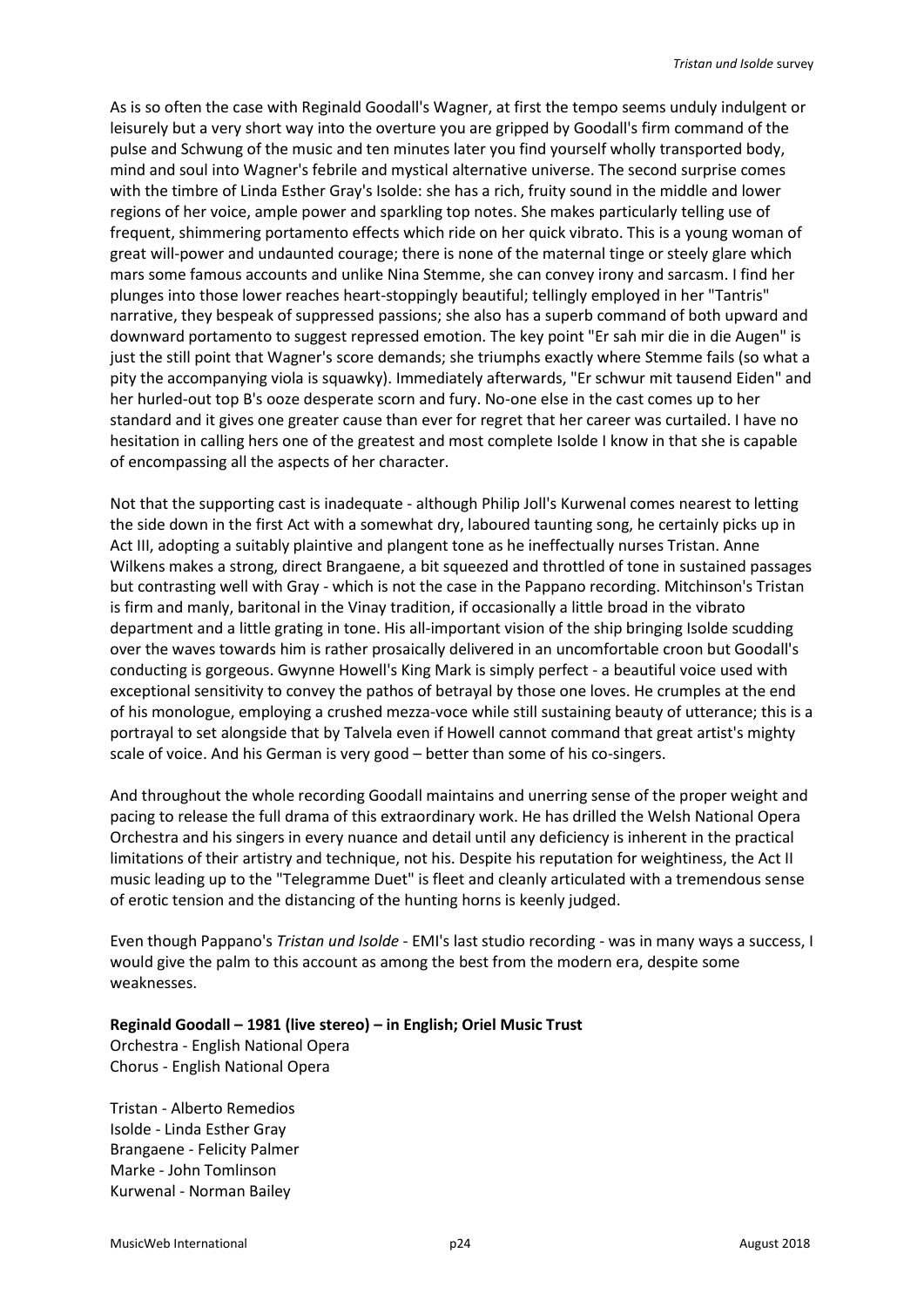Melot - Geoffrey Chard Hirt - Stuart Kale Steuerman - Sean Rea Stimme eines jungen Seemanns - Adrian Martin

This live radio broadcast – complete with some maddening coughing - cannot be a first recommendation, being in English, nor should I really include it in this survey as it is not a commercially available recording (the Oriel Music Trust is a charity and proceeds go to The Musicians Benevolent Fund) but I mention it for the excellence of the cast: an assembly of the cream of British singing in the early 80's under Goodall, whose studio recording in German I so much admire and who brings the same qualities to the performance here with what is arguably a superior cast – the substitution of an adequate but lumpy John Tomlinson for the great Gwynne Howell being the exception. His fans will love to hear the tireless, mellifluous tenor of Alberto Remedios in more Wagner other than the "Ring" and he is partnered by the best Isolde of her generation, before her premature retirement, Linda Esther Gray, repeating her gleaming Isolde. Remedios is as good as any tenor excepting Melchior and brings a special tenderness and passion to the narration of his ecstatic vision of Isolde waving to him from the approaching ship. A bonus, too, to hear another great Wagnerian, Norman Bailey as Kurwenal and the tangy mezzo of Felicity Palmer, in a portrayal of Brangaene which resembles that of the similarly voiced Brigitte Fassbaender. Avid collectors of a certain taste will want to know about this but for a mainstream first choice, we need to look elsewhere.

#### **Leonard Bernstein – 1981 (live composite) Philips**

Orchestra - Sinfonieorchester des Bayerischen Rundfunks Chorus - Chor des Bayerischen Rundfunks

Tristan - Peter Hofmann Isolde - Hildegard Behrens Brangaene - Yvonne Minton Marke - Hans Sotin Kurwenal - Bernd Weikl Melot - Heribert Steinbach Hirt - Heinz Zednik Steuerman - Raimund Grumbach Stimme eines jungen Seemanns - Thomas Moser

Having previously fairly excoriated this recording for being etiolated and under-cast, I revisited it at the behest of a friend to check whether my reaction had changed since I first reviewed it many years ago. In fact, I bought it when it first appeared and swiftly jettisoned it, not so much for its slow speeds as for what I perceived as the inadequacy of the singing. I wanted to reassess both supposedly negative features, especially as I recalled that I had since chosen as one of my favourites the superb studio recording of Tristan und Isolde, recorded around the same time and conducted by Reggie Goodall, the arch-proponent of leisurely tempi in Wagner. That runs to 259 minutes and is thus only seven minutes faster than Bernstein here. Furthermore, the much admired Furtwängler recording is a mere ten minutes faster and it is a commonplace observation that tempi alone do not ultimately determine the success of a recording.

Nonetheless, at four hours and twenty-six minutes, Bernstein is indeed often – but not consistently, throughout - very slow, and it should be acknowledged that he is twenty to thirty minutes slower than most versions and 45 minutes slower than Böhm. Some passages unfold at a perfectly conventional pace, but then there are stretches where Bernstein almost grinds to a halt in his desire to prolong and savour the moment. Immediate first impressions, when the prelude begins, do not help: Bernstein takes no fewer than 26 seconds over the first bar, then there is a ten second gap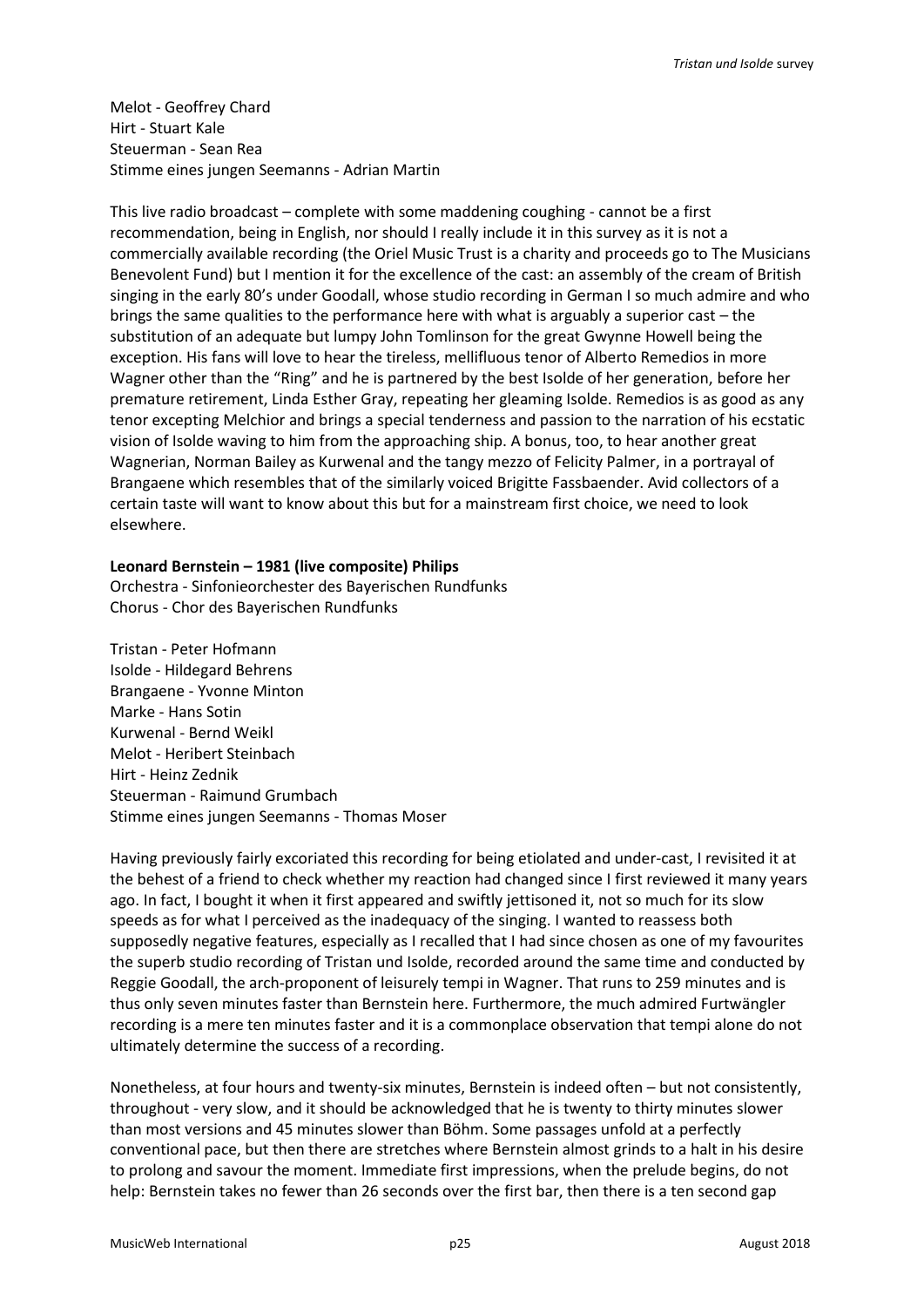before the second, first causing me to look to see if my CD player had stopped. For comparison, Karajan and Böhm both take 17 seconds with a six second gap. Bernstein goes on to take an extraordinary fourteen minutes over that overture, where Böhm and Karajan take just over ten and a half and eleven and a half minutes respectively. The magnificent chordal sequence when Tristan finally yields to Isolde's imperious command to approach her on board ship is flabby in his hands. Yet at times there is also a kind of hypnotic, mesmerising power to Bernstein's way with the score; he felt the music he conducted so deep, had a great orchestra at his disposal and produces many moments of great beauty and for long stretches when the listener is hardly aware of his being "too" slow. He is by no means always lugubrious; the first conversation between Isolde and Brangäne, for example, is pacy and dramatic enough.

This live, semi-staged performance was recorded on Act at a time over a period of several months, giving the singers much greater opportunity to avoid vocal fatigue – which is just as well, as, on this evidence, they needed all the help they could get. With Nilsson and Vickers having both recorded and just about retired from singing the two key roles in the early 80's, and the onset of the continuing dearth of heroic, Wagnerian voices, the casting here at that time was probably as good as could be hoped, but there are problems.

Behrens does not have a beautiful voice; there is a general lack of roundness and fullness in her tone. Sometimes she can become shrill and unsteady, it discolours in its middle regions and the lower register has an "applied" and concocted quality rather than being fully integrated into her voice. She is certainly vulnerable-sounding and womanly – almost girlish, which explains her success as Salome – but Isolde is a stronger character who must be almost frightening when she curses Tristan and demands vengeance. She has the two top Bs in Act 1 and a C for the Act 2 love duet, and was a fine vocal actor, so "Er sah mir in die Augen" conveys true yearning and melancholy, but the voice continues to be fluttery and tremulous a times when a firmer, more marmoreal sound is required.

Hofmann's voice is such a disappointment – it has an inherent beat and bleat; the vibrato is too loose and too broad and his tenor is hoarse, gritty and grey, lacking tonal centre. Weikl is similarly disappointing with similar vocal flaws, especially in the vibrato department. Moser is no great shakes as the Steersman; his tenor became progressively tighter and even strangulated as he pushed it into Wagnerian roles. The Melot is weak.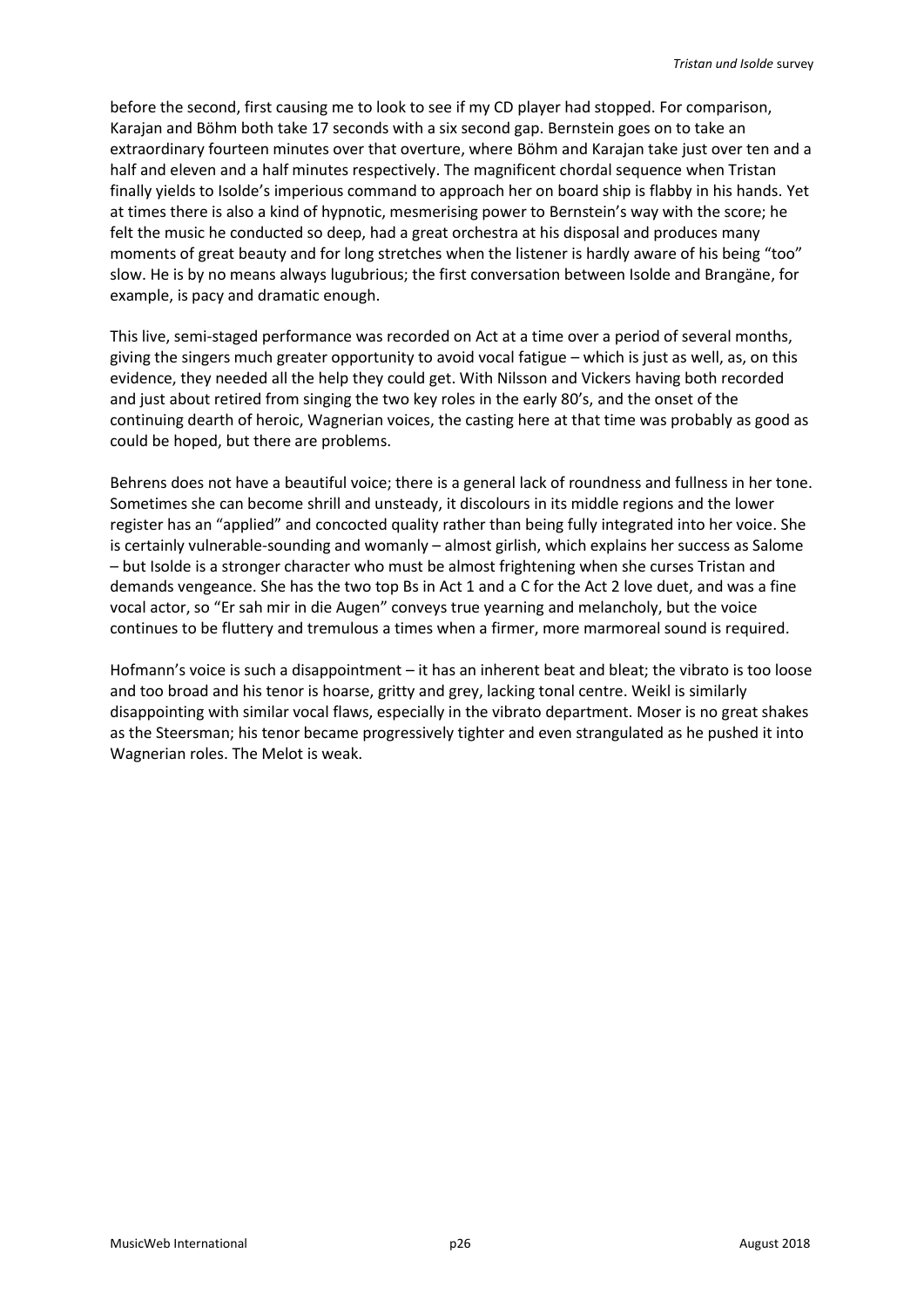## **Carlos Kleiber - 1980-82 (studio digital) Deutsche Grammophon**

Orchestra - Dresdener Staatskapelle Chorus - Leipziger Rundfunk

Tristan - René Kollo Isolde - Margaret Price Brangaene - Brigitte Fassbaender Marke - Kurt Moll Kurwenal - Dietrich Fischer-Dieskau Melot - Werner Götz Hirt - Anton Dermota Steuerman - Wolfgang Hellmich Stimme eines jungen Seemanns - Eberhard Büchner

I think that in order to avoid getting bogged down in debate over whether singers such as Margaret Price have any business singing a role which they would not - and indeed, in her case never did attempt on stage, this recording is best viewed as a product of the recording studio rather than an attempt to replicate a live performance, and devised in order to enshrine the conception of a great conductor making the best of the resources available to him. Undoubtedly the DG engineers' adjustments are enabling lighter voiced artists to be heard but the same could be said of the covered pit at Bayreuth and to this day true Wagner singers who may be properly heard over the orchestra are as rare as hen's teeth.

This is undoubtedly beautifully played and directed; Kleiber's sensitivity and lyricism infuse every bar but he also packs a punch at the climactic conclusions of Acts 1 and 2. Being a devotee of the live 1966 recording at Bayreuth conducted by Böhm, I miss a certain propulsion in passages such as the "O sink hernieder" duet and too often his singers are almost crooning not just because they lack vocal heft but because a Lieder-like restraint and delicacy are clearly what the conductor has demanded of them. That can pay dividends: this is clearly the most minutely prepared of recordings with every textual and musical nuance thought through for maximum impact; nothing is skimped or blandly performed.

Fischer-Dieskau croons and fakes notes because by this stage of his career - the set was recorded between August 1980 and April 1982 - the juice has gone out of his voice and he no longer has the resources but he creates a bluff, credible Kurwenal. Kollo's voice is always an odd assemblage of incongruities: he has little legato and can quickly lose tonal lustre, either yelling or almost marking, but he rarely defaults into the guttural emphasis or pronounced bleat which sometimes marred his singing and he sounds suitably youthful, delivering the words with exemplary expression. His ravings aren't painful in the way some Tristans can be. Vinay, Heppner, Treptow, Vickers or - least of all - Melchior he ain't - but he's nonetheless better than passable. Fassbaender keeps her wide vibrato under control and rises to the fierce, sustained tessitura of a role which often lies as high as Brangaene's mistress; she brings a master Lieder recitalist's acuity to her text. The smaller parts of the Young Sailor and Melot are taken by mediocre singers, the former glottal and the latter making little impact in his tiny but crucial interventions.

The glories of this set, however, apart from Kleiber's concept and the playing of the Dresdeners, are Kurt Moll's predictably moving and sonorous Marke and Margaret Price's shining Isolde. Her voice has qualities similar to those of Gundula Janowitz, whose predominately lyrical and fluting soprano had sufficient spinto power, stamina and legato to undertake "lighter" Wagnerian roles on stage. She may be artificially boosted but the result is thrilling; I haven't enjoyed a "recent" (comparatively, in terms of recorded history) Isolde as much since Linda Esther Gray's superlative recording for Goodall - and she could pull it off live on stage, too. Price's flawless German and thrilling top, honed in her celebrated Strauss roles, in combination with a serviceable lower register and a real actress's delivery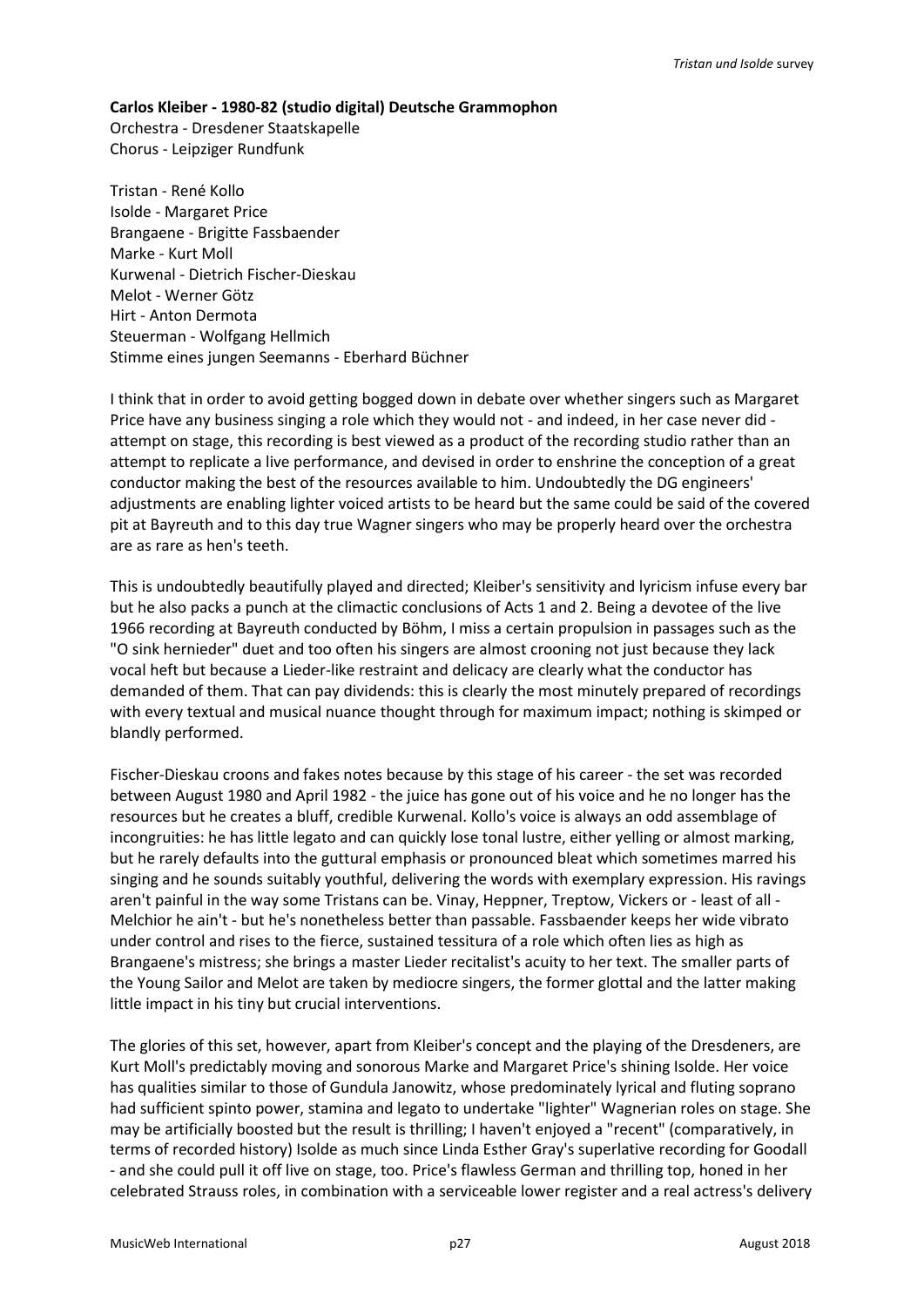combine to enable her to deliver the recorded performance of a lifetime, regardless of her practical limitations. There is nothing matronly (Flagstad?) or chromium-plated (Nilsson?) about her vulnerable, passionate, wild and almost girlish Isolde; she's terrific.

Its faults notwithstanding, being now available in superb sound at a bargain price on three discs with a full, trilingual libretto, this set should be in the collection of any devotee of this greatest of operas.

#### **Daniel Barenboim – 1994 (studio stereo) Teldec**

Orchestra - Berliner Philharmoniker Chorus - Berliner Staatsoper

Tristan - Siegfried Jerusalem Isolde - Waltraud Meier Brangaene - Marjana Lipovsek Marke - Matti Salminen Kurwenal - Falk Struckmann Melot - Johan Botha Hirt - Peter Maus Steuerman - Roman Trekel Stimme eines jungen Seemanns - Uwe Heilmann

The standard of casting here simply isn't up to the best. Good as they are, neither lead singer has the ideal voice for their roles here: Jerusalem has a gritty sound with something of an obtrusive bleat in its pulse and Meier sounds like a pushed-up mezzo, with a certain harshness and a tremolo in her tone when she is under pressure to produce power. Neither has the epic sweep and power required. Falk Struckmann, too, has a wobble and his baritone blares. Lipovsek's Brangaene is undistinguished and I don't care for the whining Shepherd. Only Salminen impresses as an agonised Marke, but his hollow timbre is a tad odd.

Barenboim's conducting is rather slow and stately without always generating much tension; I find it a bit nerveless. The orchestral playing is lovely but that isn't reason enough to swing the appeal of this recording in its favour.

## **Antonio Pappano – 2004 (studio digital) EMI Warner**

Orchestra - Covent Garden Chorus - Covent Garden

Tristan - Plácido Domingo Isolde - Nina Stemme Brangaene - Mihoko Fujimura Marke - René Pape Kurwenal - Olaf Bär Melot - Jared Holt Hirt - Ian Bostridge Steuerman - Matthew Rose Stimme eines jungen Seemanns - Rolando Villazón

Despite my having acquired it on its appearance, I found that this "Last of the Studio Recordings" languished on my shelves or was the last to be selected from the many I own, and I realised that I needed to examine my subconscious reluctance to listen to this recording first.

Well, that faint lack of enthusiasm does not primarily stem from any problem with the orchestral playing or conducting. It's in beautiful sound, the Royal Opera House Orchestra plays magnificently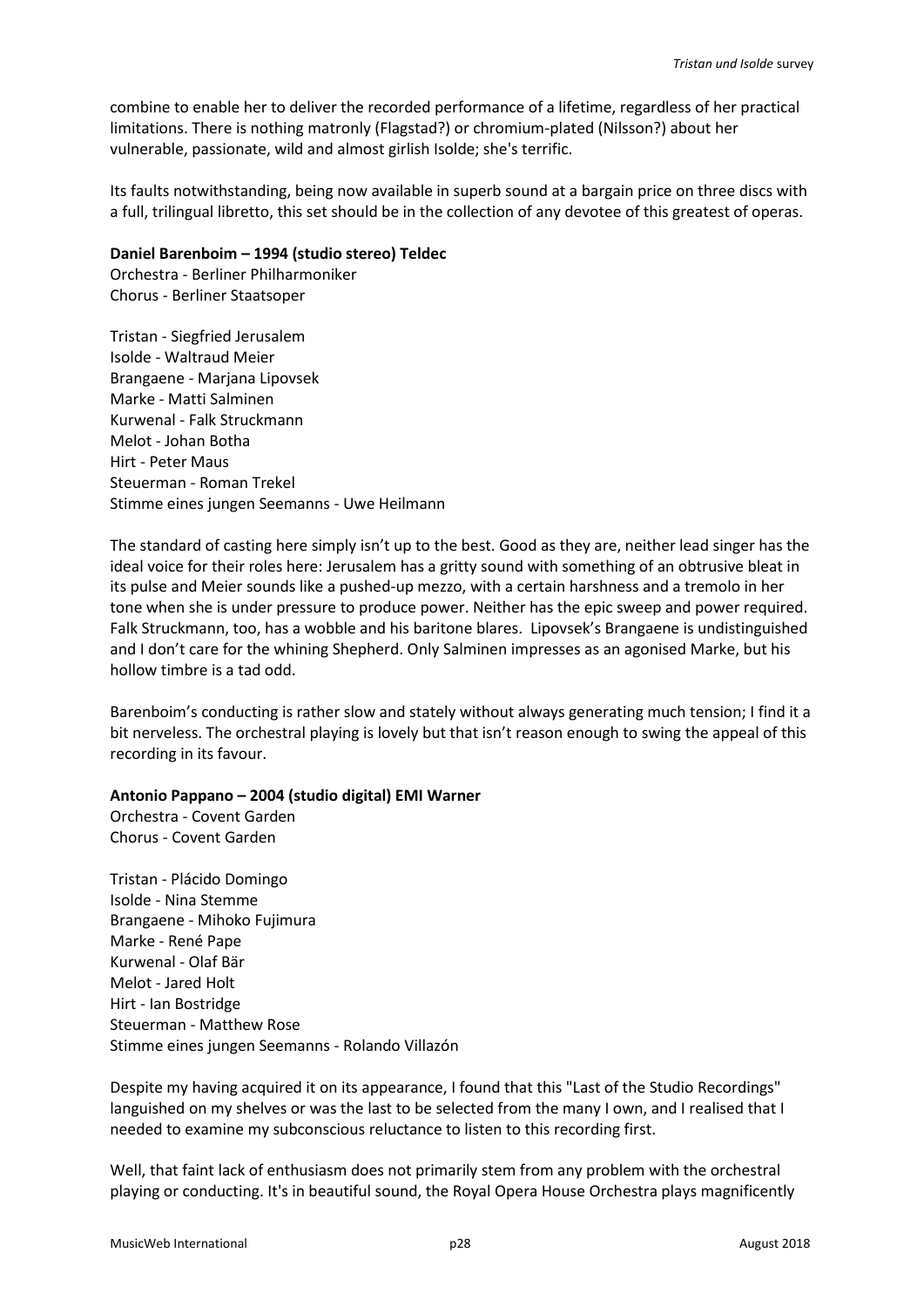and Pappano has a vision for the work, which is to bring out the burnished glow and languorous beauty of the score without sacrificing tension. A lot of the time it works, the overture heaves like the ocean, the stately chords heralding Tristan's ominous appearance when summoned by Isolde to leave the helm and present himself as "die Sitte" (according to Isolde) demands are grand and ominous, the love potion music just before the hectic conclusion of Act I pulses and yearns. Pappano manages to sustain the necessary poise and poignancy in the Act III Prelude - always a difficult challenge. Orchestrally, it is a concept which is nowhere near as magisterial as Furtwängler achieves or as passionate as Knappertsbusch's or Karajan's concept but it is of a piece in its Lieder-like attention to detail and commands respect.

No, the problem lies in my response to the voices themselves, inevitably up against others of legendary status. Nina Stemme has a big, vibrant voice and certainly conveys youthful passion. Unfortunately, at emotional moments at high volume that vibrancy can spill over into a marked tremolo or even an incipient wobble in a role which calls for absolute steadiness. Hence at key moments such as "Er sah mir in die Augen" she cannot maintain a firm line and defaults into a thin trembling sound which lacks intensity; "mild und leise" is powerful and has the right, rapt, "otherworldly" quality but is wobbly. And while she can certainly do anger, desperation and scorn; she has not the experience to bring out biting irony.

Otherwise, Stemme's co-singers are afflicted by what I can only describe as a kind of blandness. Mihoko Fujimura has a fine, steady mezzo of virtually faultless intonation but she brings little individuality to her Brangaene and her voice is often indistinguishable from Stemme's. Olaf Bär lacks low notes, barks a bit and is frankly a bit of bore - always a danger with this puppy-dog role. I remarked of René Pape's previous Wagner recital that he had lost a lot of the vibrancy the voice had in his youth and again here as King Mark his top notes are weak and the tone is comparatively grey here, with neither the heart-breaking intensity nor the effulgence of voice that such as Talvela or Ridderbusch find in the role. Having said that, his "Tod denn alles!" and "Erwache!" right at the end is rather good; he finally finds some real depth of feeling. Villazon gives us a lovely, impassioned cameo as a virile Young Sailor; let's hope he has recovered from his recent vocal trials. I can just about tolerate Ian Bostridge here as the Shepherd; just don't press me on the point...

Which leaves Domingo. A knee-jerk criticism is to scoff at his German but I wonder how many of those who do so actually speak the language and have noticed how much it had improved by the time of this recording? It's still a bit Hispanic but no disaster. He can certainly manage this role without strain in studio takes and brings all his stage experience and much rich, intelligent singing to bear on it. The weight and colour of voice are right; he is touching in his Third Act raving, more musical than Melchior's wayward if compelling moaning or Vickers' effortful agonisings. Always a key point for me is when Tristan has his quasi-mystical vision of the ship scudding over the waves and bringing the waving Isolde to him, first lilting in 3/4 time: "Und drauf Isolde, wie sie winkt". Domingo catches the other-worldly desperation of his illusion and Pappano supports him nobly; "Ach, Isolde, Isolde! Wie schön bist du" is sung with the requisite poetic stillness.

On balance, therefore, this is a *Tristan* I admire but would rank middlingly. For fire, passion and the kind of integrated, visionary quality that sweeps you up into its world and which is missing from this careful account, I return to a batch of recordings from fifty and sixty years ago.

## **Leif Segerstam – 2004 (studio digital) Naxos**

Orchestra - Royal Swedish Opera Chorus - Royal Swedish Opera

Tristan - Wolfgang Millgramm Isolde - Hedwig Fassbender Brangaene - Martina Dike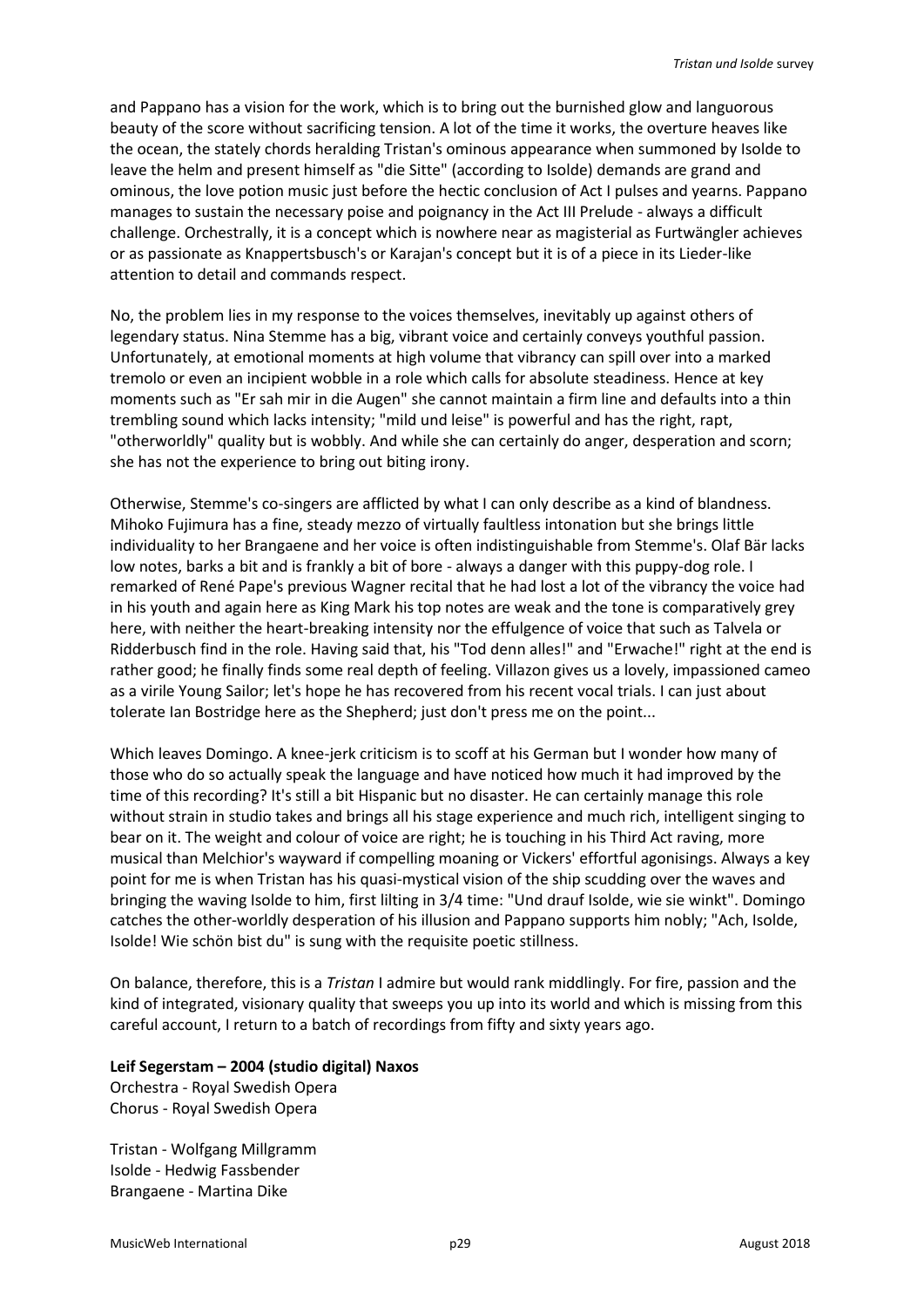Marke - Lennart Forsén Kurwenal - Gunnar Lundberg Melot - Magnus Kyhle Hirt - Ulrik Qvale Steuerman - John Erik Eleby Stimme eines jungen Seemanns - Ulrik Qvale

As diva Luisa Tetrazzini reputedly and so eloquently said, "You either gotta da voice, or you don't gotta da voice" (I suspect that quotation is apocryphal, but never mind – it suits my purpose). Like the Barenboim "Tristan" suffers from under-casting; the voices simply aren't of sufficient quality. Nobody is actually awful but nor is anyone that good. In fact, the Melot is poor and Brangaene's breath in the middle of her wobbly warning is enough to give me hives. Indeed, in too many voices here, wobble rules. The Marke is cloudy and lightweight, with a weak top. Furthermore, the limp manner in which the wonderful succession of chords preceding Tristan's "Begehrt, Herrin" is played is symptomatic of this pale, small-scale recording. "Tristan" is an epic-Romantic blast-Fest, not a baroque chamber opera. The feeble prelude is enough to warn the listener that this is going to stir no-one's loins. This simply will not do. Moving on…

#### **Vladimir Jurowski – 2009 (live digital) Glyndebourne**

Orchestra - London Philharmonic Glyndebourne Chorus

Tristan - Torsten Kerl Isolde - Anja Kampe Brangaene - Sarah Connolly Marke – Georg Zeppenfeld Kurwenal - Andrzej Dobber Melot - Trevor Scheunemann Hirt - Andrew Kennedy Steuermann - Richard Mosley-Evans Stimme eines jungen Seemanns – Peter Gijes Bertsen

I was present at one of these performances and recall it as a great operatic experience even if its impact as it was heard live did not transfer quite so convincingly into the recorded medium, as can often be the case.

It is contained on three discs and one reason is Jurowski's swift speeds; the other is that ten minutes of music is cut from the opening section of the Love Duet in Act 2, dealing with the dichotomy between light and dark; this was standard practice until the 60's but it is surprising to encounter this in a recording from 2009. To quote my MWI colleague Paul Corfield Godfrey in his review of 2013: "The discussion between the two lovers - how the daylight blinded them to their mutual attraction, and how their love could only blossom in the world of night - is central to the whole of the plot as it develops: their reference to the realm of night as a consummation devoutly to be wished, and Tristan's continual agonies in the realm of light in the Third Act."

Jurowski's propulsiveness is in the Böhm mode, and he keeps a light hand on the tenor. Occasionally he is guilty of too obvious and self-conscious a pulling about of tempi but for the most part he moves the score on and engineers transparent orchestral textures which allow us to hear both the individual instrumental lines and the singers; no "Karajan soup" here. This is just as well, as all the singers here might battle against the acoustic of a bigger house and the sonority of an orchestra not kept in check as much as the LPO is here; they play beautifully. Peter Gijes Bertsen's Young Sailor's elegantly delivered song sets the tone for some excellent singing and Anne Kampe immediately makes a positive impression with her lyrical, vibrant but steady Isolde even if she sometimes lacks the